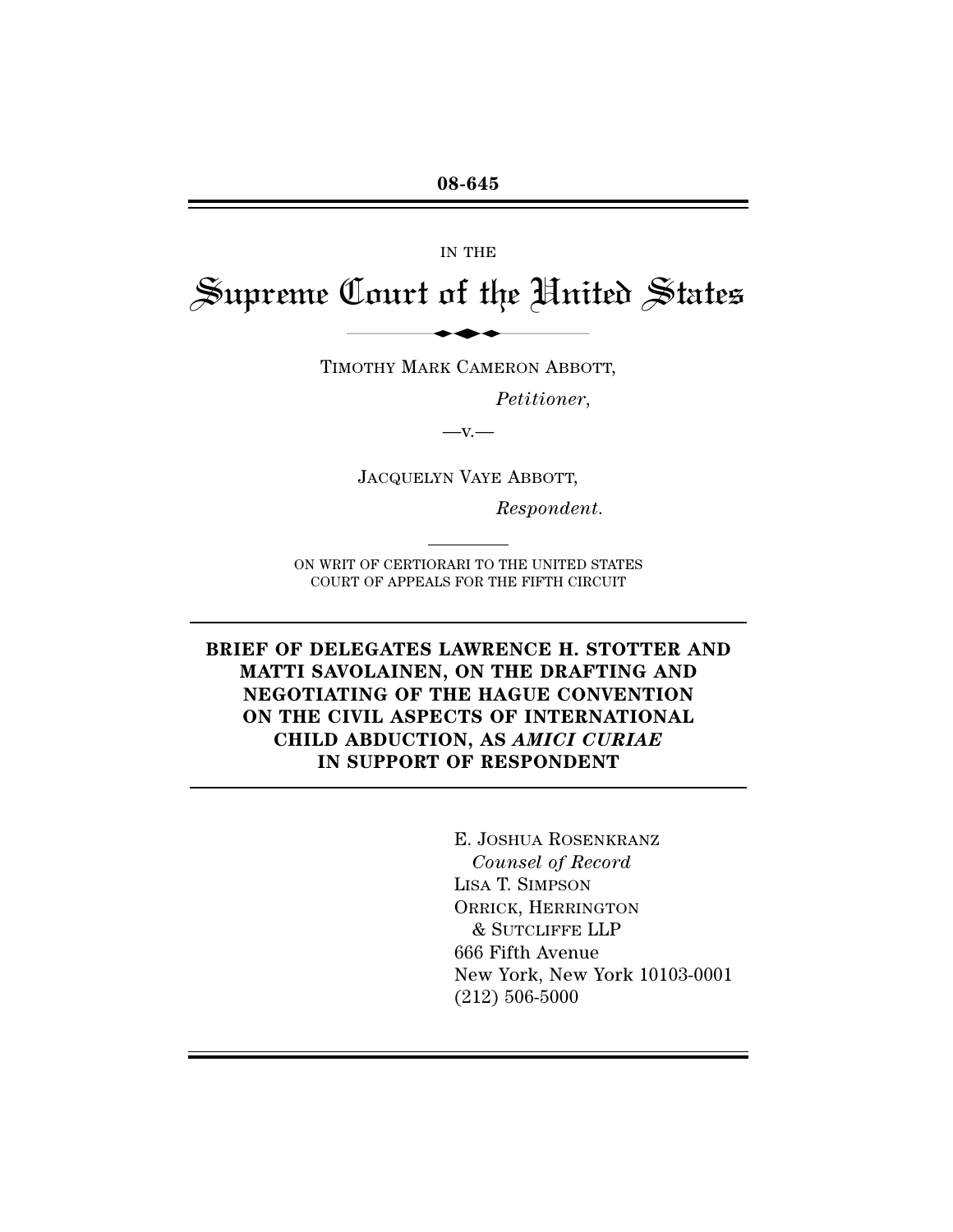# **QUESTION PRESENTED**

Whether the drafters of the Hague Convention on the Civil Aspects of International Child Abduction intended *ne exeat* orders, which prevent one parent from removing a child from the jurisdiction without the consent of the other parent, to be a "right of custody" such that violation of a *ne exeat* order gives rise to the drastic "right of return" of the child under the Hague Convention.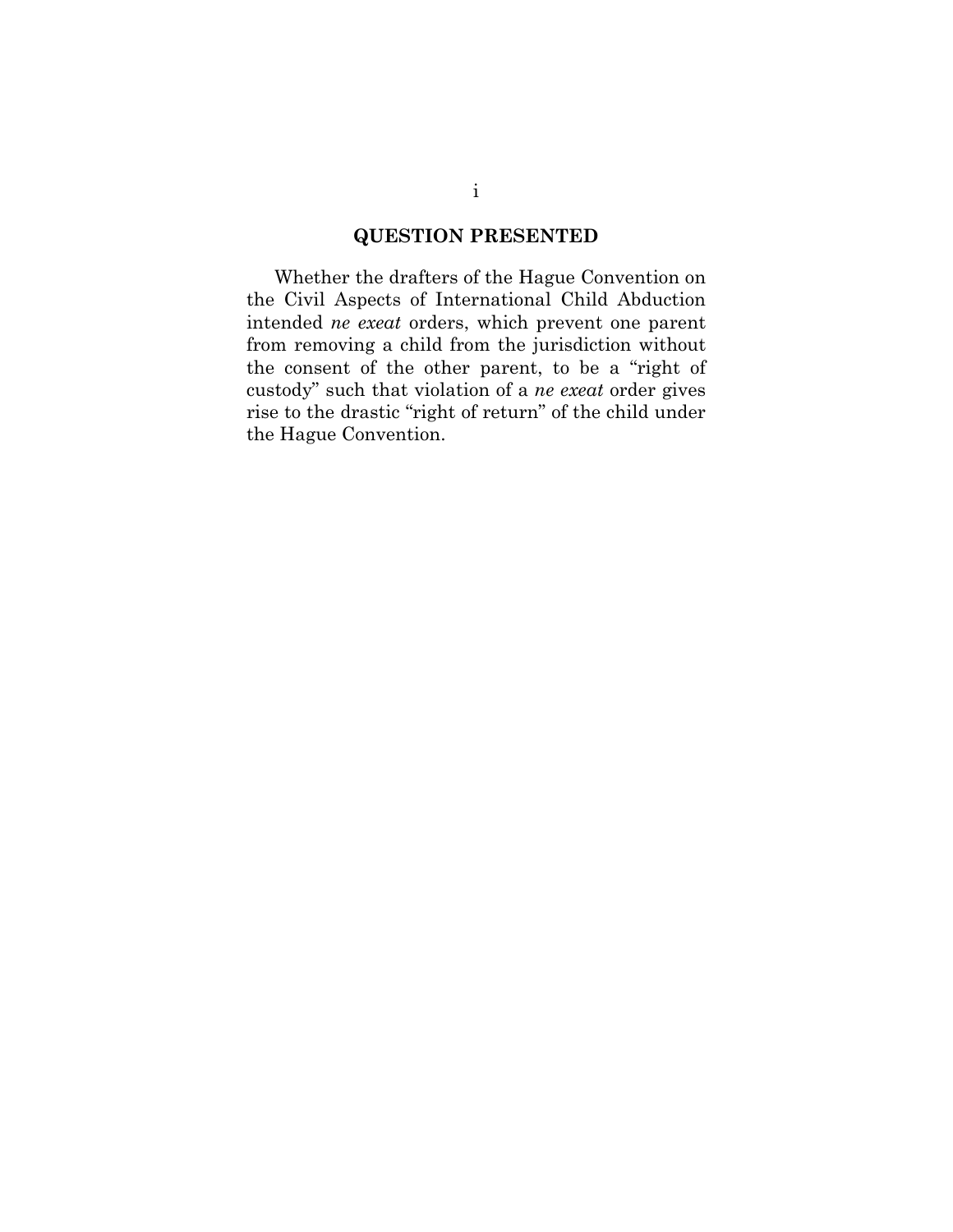# **TABLE OF CONTENTS**

| THE INTENT OF THE DRAFTERS IS<br>L<br>PROPERLY CONSIDERED BY THE                                   |  |
|----------------------------------------------------------------------------------------------------|--|
|                                                                                                    |  |
| A. Negotiating History and<br>Intent Are Relevant When                                             |  |
| B. Mr. Stotter and Mr. Savolainen<br>Are Credentialed Participants<br>in the Drafting of the Hague |  |
| IT WAS NOT THE INTENT OF THE<br>II.<br>DRAFTERS THAT NE EXEAT ORDERS<br>WOULD QUALIFY AS CUSTODY   |  |
| A. The Setting in Which the                                                                        |  |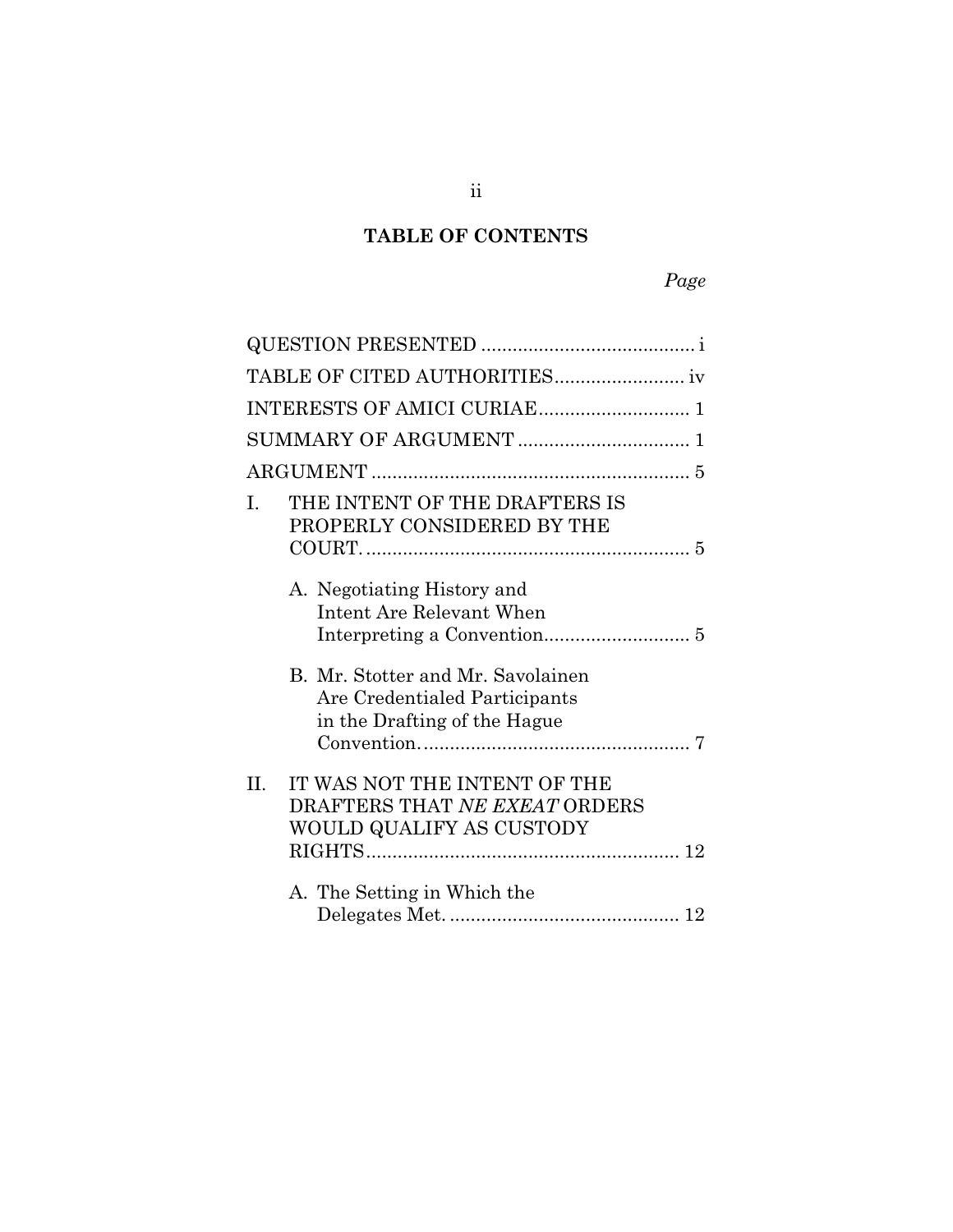# **TABLE OF CONTENTS**

| Page                                                                                                                        |  |
|-----------------------------------------------------------------------------------------------------------------------------|--|
| B. A Major Distinction Was Made<br>Between Custody Rights and                                                               |  |
| C. Ne Exeat Orders Were Not<br>Considered Rights of Custody,<br>and It Was Not Intended That<br>They Would Give Rise to the |  |
| D. The United States Would Have<br>Strongly Objected to Any Suggestion<br>That Ne Exect Orders Create a Right               |  |
| E. The Drafters' Intent Was Correctly<br>Captured by the Appellate Court<br>and Others to Consider the Issue 23             |  |
| 25                                                                                                                          |  |

iii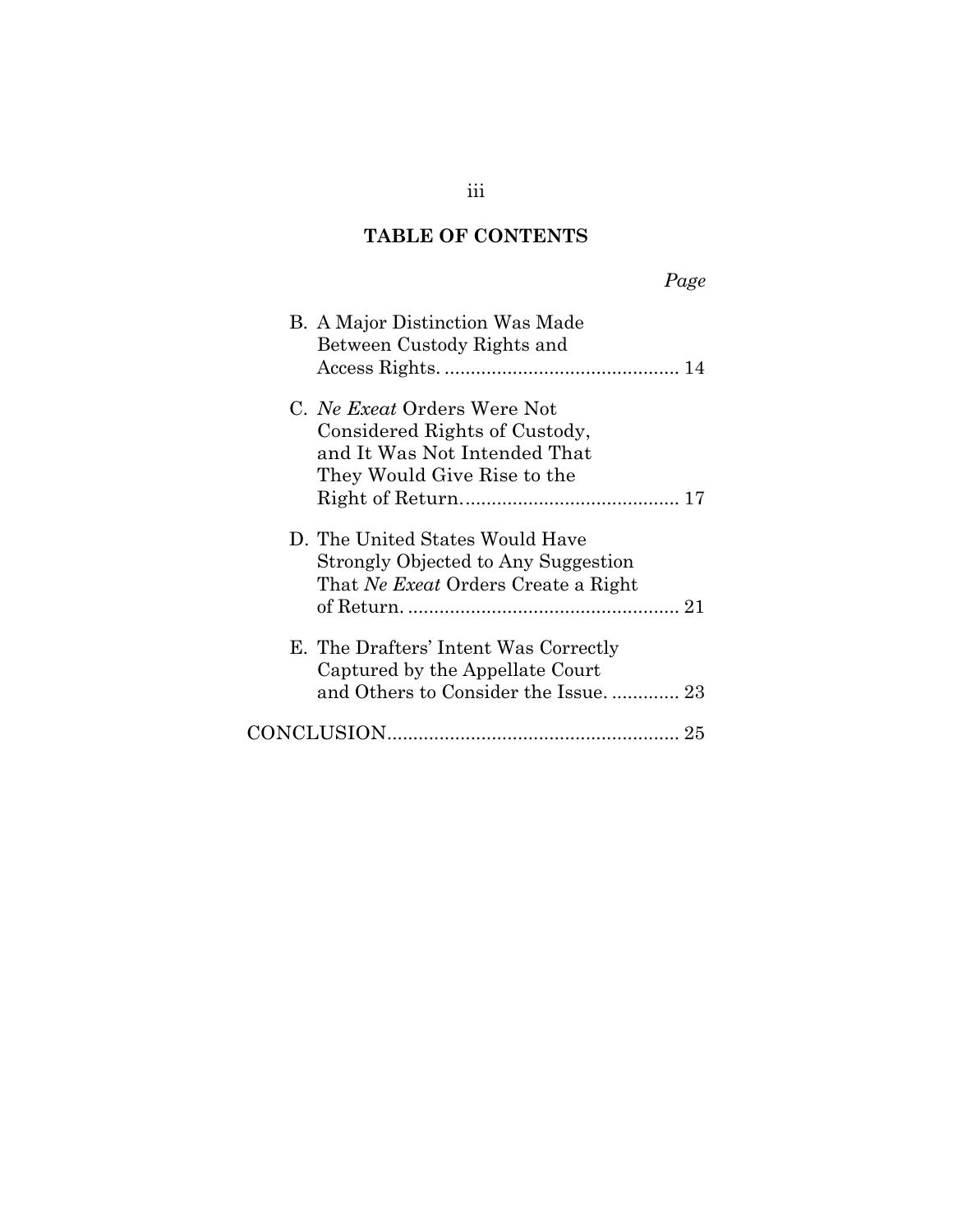# **TABLE OF CITED AUTHORITIES**

*Pages*

# **U.S. CASES**

| Abbott v. Abbott,                                |
|--------------------------------------------------|
| Air France v. Saks,                              |
| Chan v. Korean Air Lines, Ltd.,                  |
| Croll v. Croll,                                  |
| Eastern Airlines, Inc v. Floyd,                  |
| El Al Israel Airlines, Ltd. v. Tseng,            |
| Fawcett v. McRoberts,                            |
| <i>Furness v. Reeves,</i>                        |
| <i>Gonzalez v. Gutierrez,</i>                    |
| Volkswagenwerk Aktiengesellschaft v.<br>Schlunk, |
|                                                  |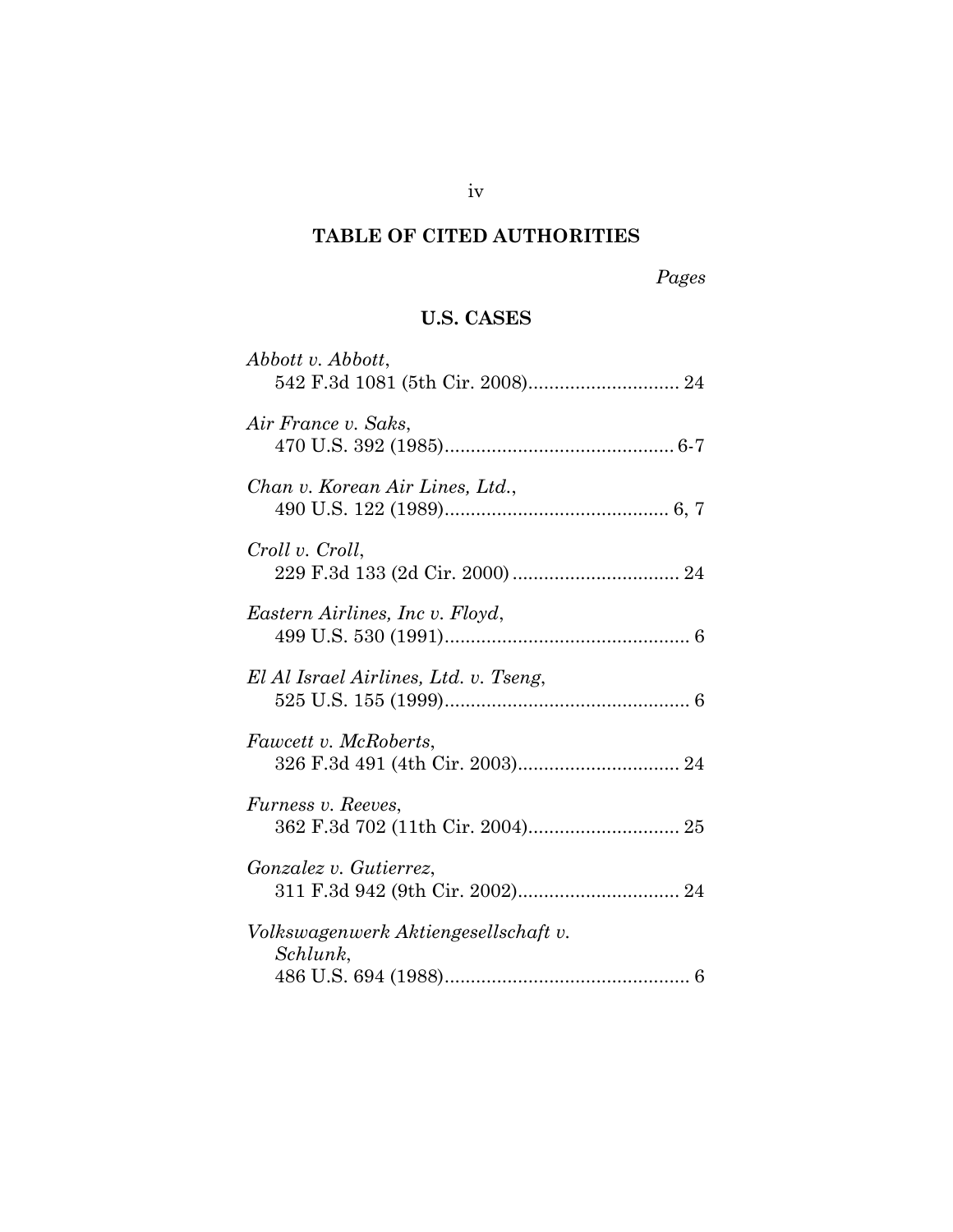*Pages*

## **U.S. STATUTES**

International Child Abduction Remedies Act (ICARA), 42 U.S.C. § 11601 *et seq* (1995) ............ 5

## **TREATIES**

The Hague Convention on the Civil Aspects of International Child Abduction, Oct. 25, 1980, T.I.A.S. No. 11670, 1343 U.N.T.S. 89, *reprinted in* 51 Fed. Reg. 10494 (1986)............................................................passim

Vienna Convention on the Law of Treaties, May 23, 1969, art. 31.1, 1155 U.N.T.S. 331..... 5-6

## **OTHER AUTHORITIES**

| Anton, A.E., The Hague Convention on                                                          |  |
|-----------------------------------------------------------------------------------------------|--|
| <i>International Child Abduction, 30 Int'l &amp;</i>                                          |  |
|                                                                                               |  |
|                                                                                               |  |
| Dep't of State, Hague International Child                                                     |  |
| $\Lambda$ and $\Lambda$ and $\Lambda$ are $\Lambda$ and $\Lambda$ and $\Lambda$ and $\Lambda$ |  |

Abduction Convention: Text and Legal Analysis, 51 Fed. Reg. 10494 (1986) .............. 8, 12

*Documents de travail Nos 4 à 13*, ACTES ET DOCUMENTS DE LA QUATORZIÈME SESSION, TOME III, 261-63 (Proposal No 5)....................... 19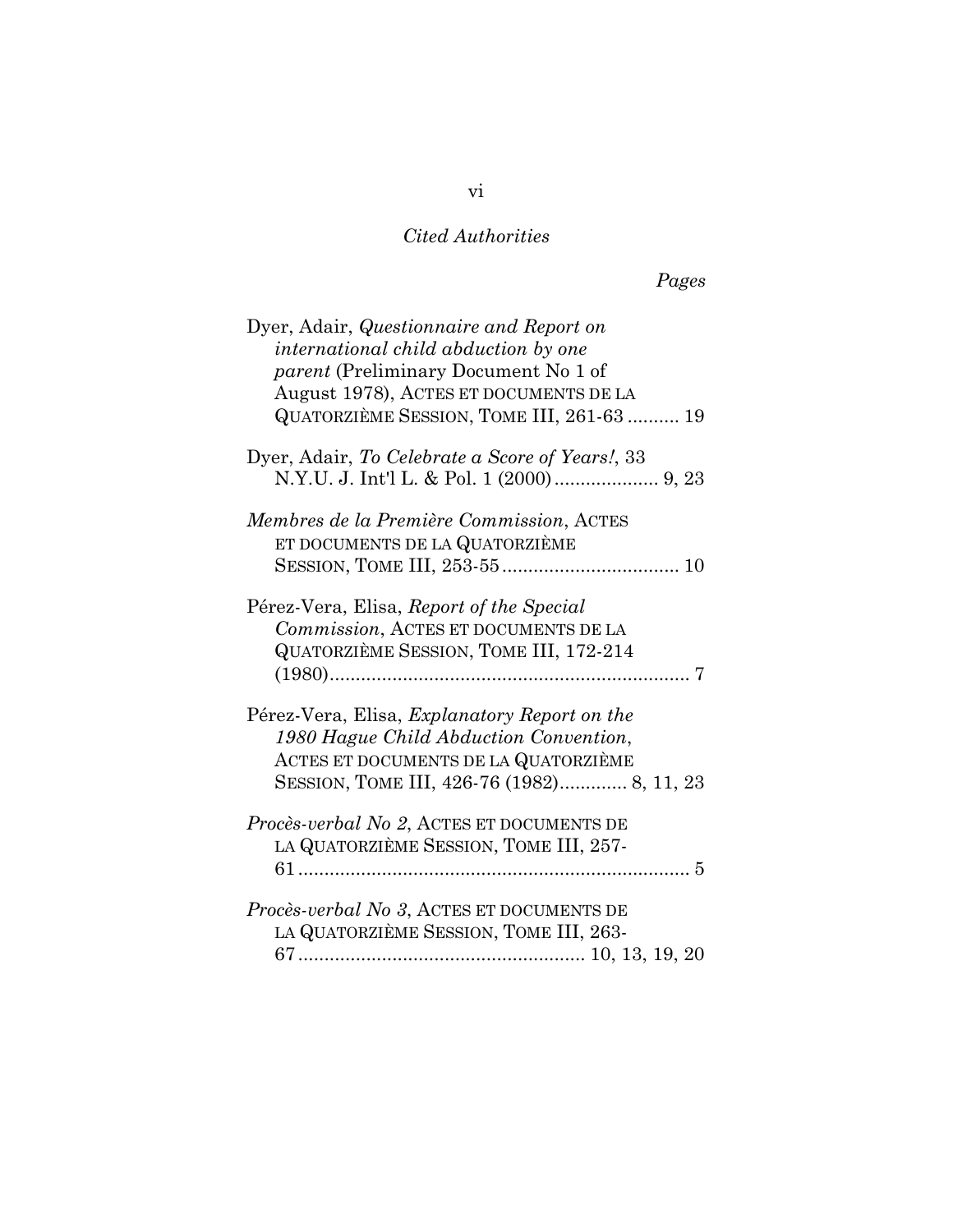# *Pages*

| Procès-verbal No 4, ACTES ET DOCUMENTS DE        |
|--------------------------------------------------|
| LA QUATORZIÈME SESSION, TOME III, 268-           |
| Procès-verbal No 5, ACTES ET DOCUMENTS DE        |
| LA QUATORZIÈME SESSION, TOME III, 275-           |
| Procès-verbal No 6, ACTES ET DOCUMENTS DE        |
| LA QUATORZIÈME SESSION, TOME III, 283-           |
| <i>Procès-verbal No 8, ACTES ET DOCUMENTS DE</i> |
| LA QUATORZIÈME SESSION, TOME III, 297-           |
|                                                  |
| Procès-verbal No 9, ACTES ET DOCUMENTS DE        |
| LA QUATORZIÈME SESSION, TOME III, 303-           |
|                                                  |
| Replies of the Governments to the                |
| Questionnaire, ACTES ET DOCUMENTS DE LA          |
| <b>QUATORZIÈME SESSION, TOME III,</b>            |
|                                                  |
| Stotter, Lawrence H., The Light at the End of    |
| the Tunnel: The Hague Convention on              |
| International Child Abduction Has                |
| Reached Capitol Hill, 9 HASTINGS INT'l &         |
|                                                  |

# vii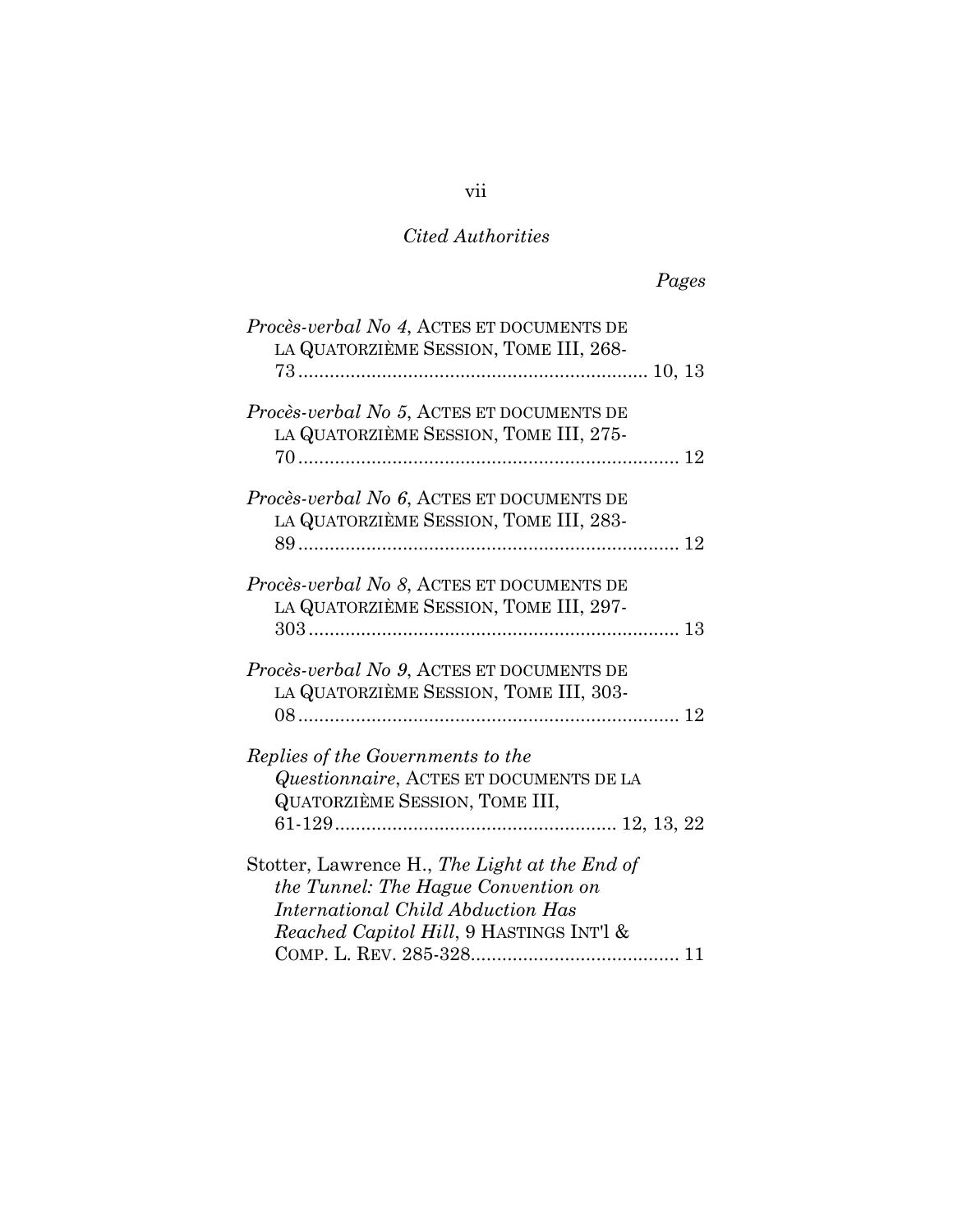*Pages*

Savolainen, Matti, *The Hague Convention on Child Abduction of 1980 and Its Implementation in Finland*, 66 Nordic Journal of Int'l Law (*Acta scandinavica juris gentium*) 101-166 (1997) .............................. 9

viii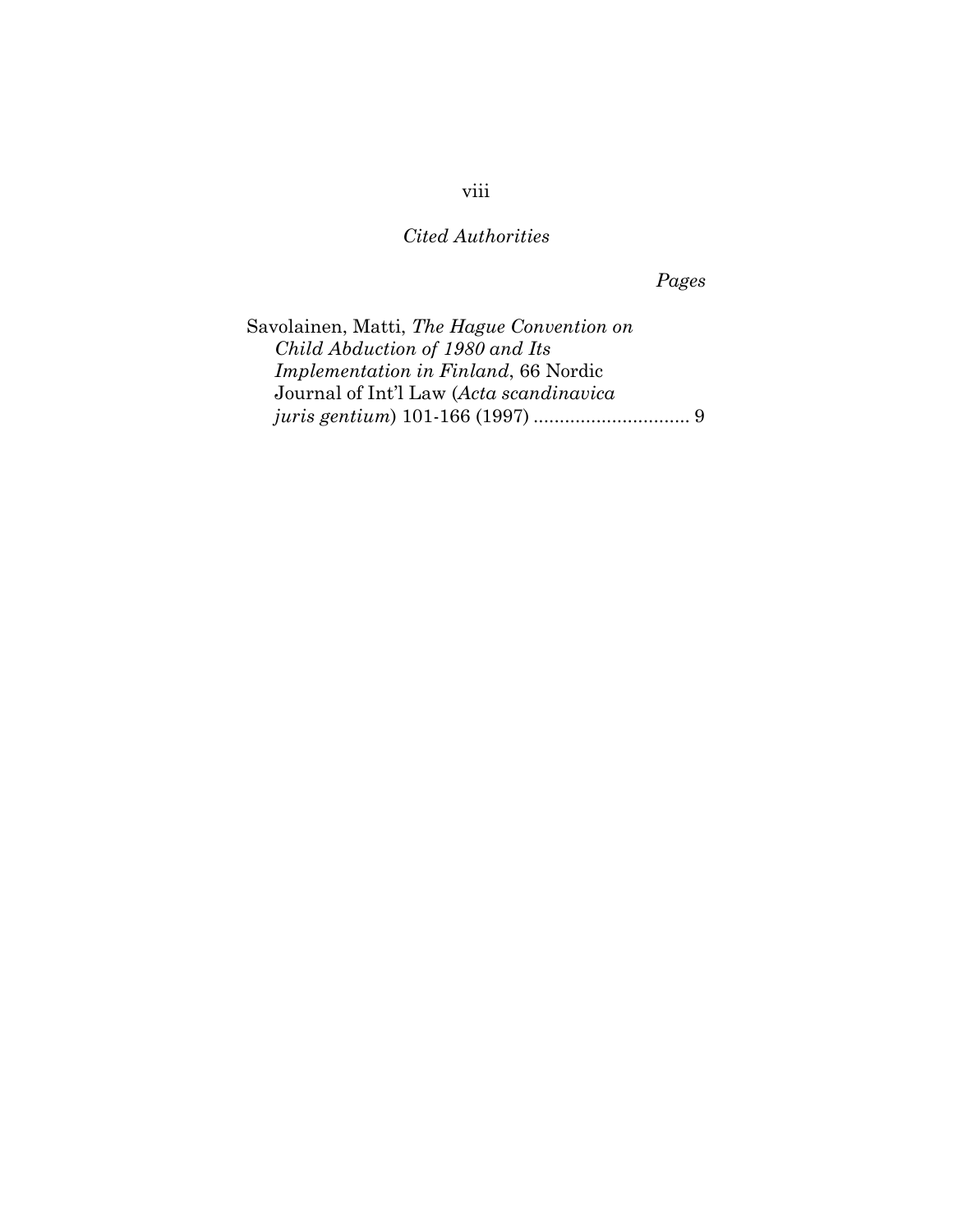#### **INTERESTS OF AMICI CURIAE\***

The Amici Curiae, Messrs. Lawrence H. Stotter and Matti Savolainen, served as delegates from the United States and Finland, respectively, to the Fourteenth Session of the Hague Conference on Private International Law, which drafted the Hague Convention on the Civil Aspects of International Child Abduction. As delegates, they participated in the negotiation and drafting of the terms of the Hague Convention. They have clear memories of the intent of the delegates, and the result that the drafters were looking to obtain when they crafted the Hague Convention's provisions. They are interested to see that the integrity of the Hague Convention, as written and as intended by the drafters, is preserved and that the true intent of the drafters is presented to the Court to aid the Court in its interpretation of this important international agreement.

#### **SUMMARY OF ARGUMENT**

Typically, when charged with determining the intent of the drafters of an agreement, a court is forced to wade through what amounts to

<sup>\*</sup> The parties have consented to the filing of this brief. Pursuant to Rule 37.3(a), letters consenting to the filing of this brief are on file with the Clerk of the Court. No counsel for a party authored this brief in whole or in part, and no counsel or party made a monetary contribution intended to fund the preparation or submission of this brief. No person other than *amici curiae,* their members, or their counsel made a monetary contribution to its preparation or submission.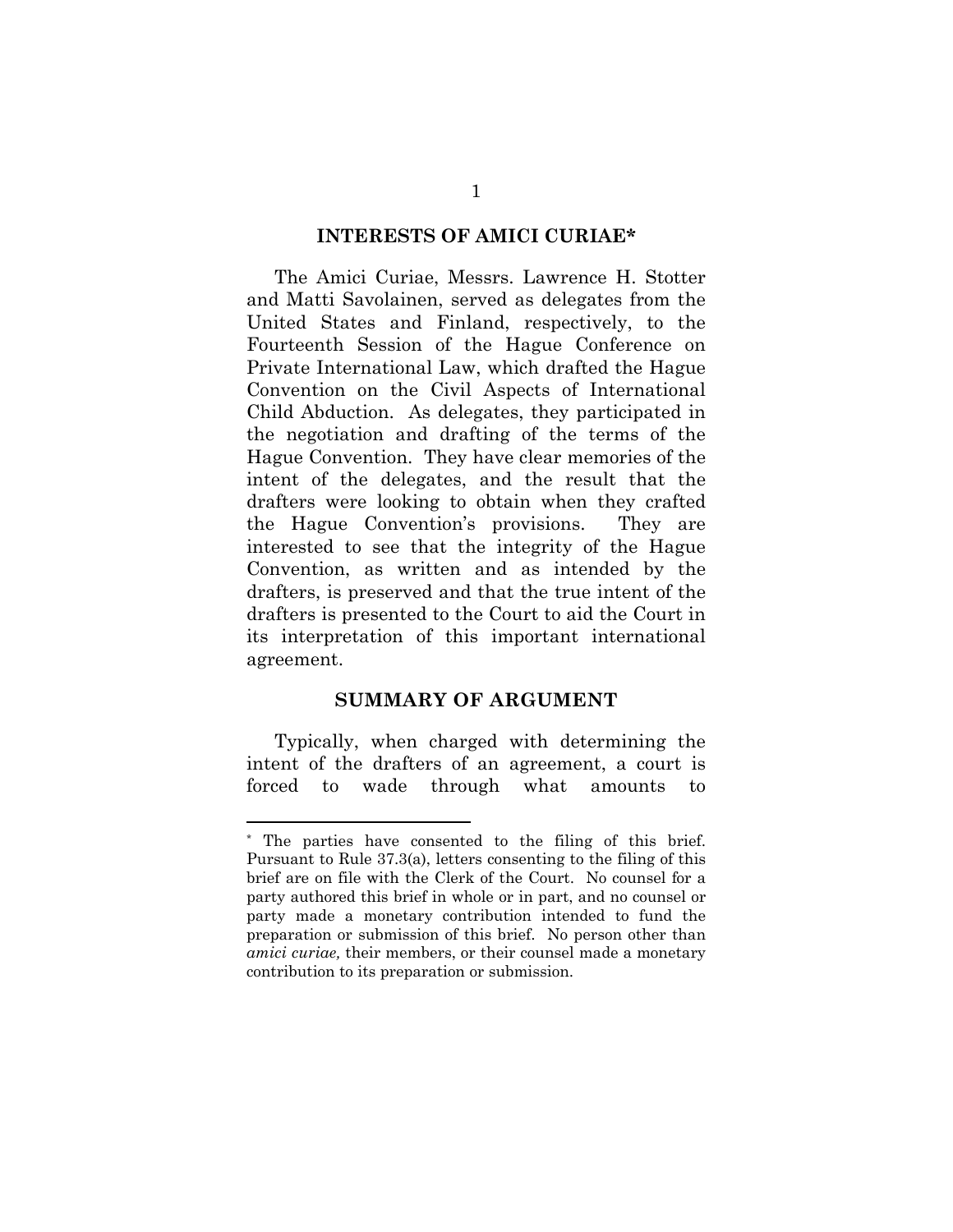circumstantial evidence, collecting the available pieces of the puzzle and ultimately making the best guess as to what other individuals, operating at another point in history, were thinking and attempting to accomplish. That guesswork is not necessary here. Mr. Lawrence H. Stotter was one of only five delegates chosen to represent the United States at the Hague and one of only two with true expertise in the area of child custody issues. His impressive background as a leading family law practitioner led the then-president of the American Bar Association to suggest to the U.S. Secretary of State that Mr. Stotter be appointed to represent the United States' interests in the negotiation and drafting of the Hague Convention. Similarly, Mr. Matti Savolainen, who has negotiated and drafted numerous international conventions and treaties, served as the Finnish delegate to the Hague Conference. He was also one of only five members of the Drafting Committee, which was charged with memorializing in final written form the conclusions reached during the Convention negotiations.

Both of these delegates have strong and clear recollections of the intent of the drafters at the time that the Hague Convention was negotiated and finalized. They share their memories of the process here, and provide a rare firsthand account of their intent during the negotiations, thus eliminating the need for much of the circumstantial puzzle-working that would otherwise be required. Both Mr. Stotter and Mr. Savolainen (the "Drafters") are clear that the drastic "right of return," which mandates immediate return of a child to the country of habitual residence in the case of abduction, was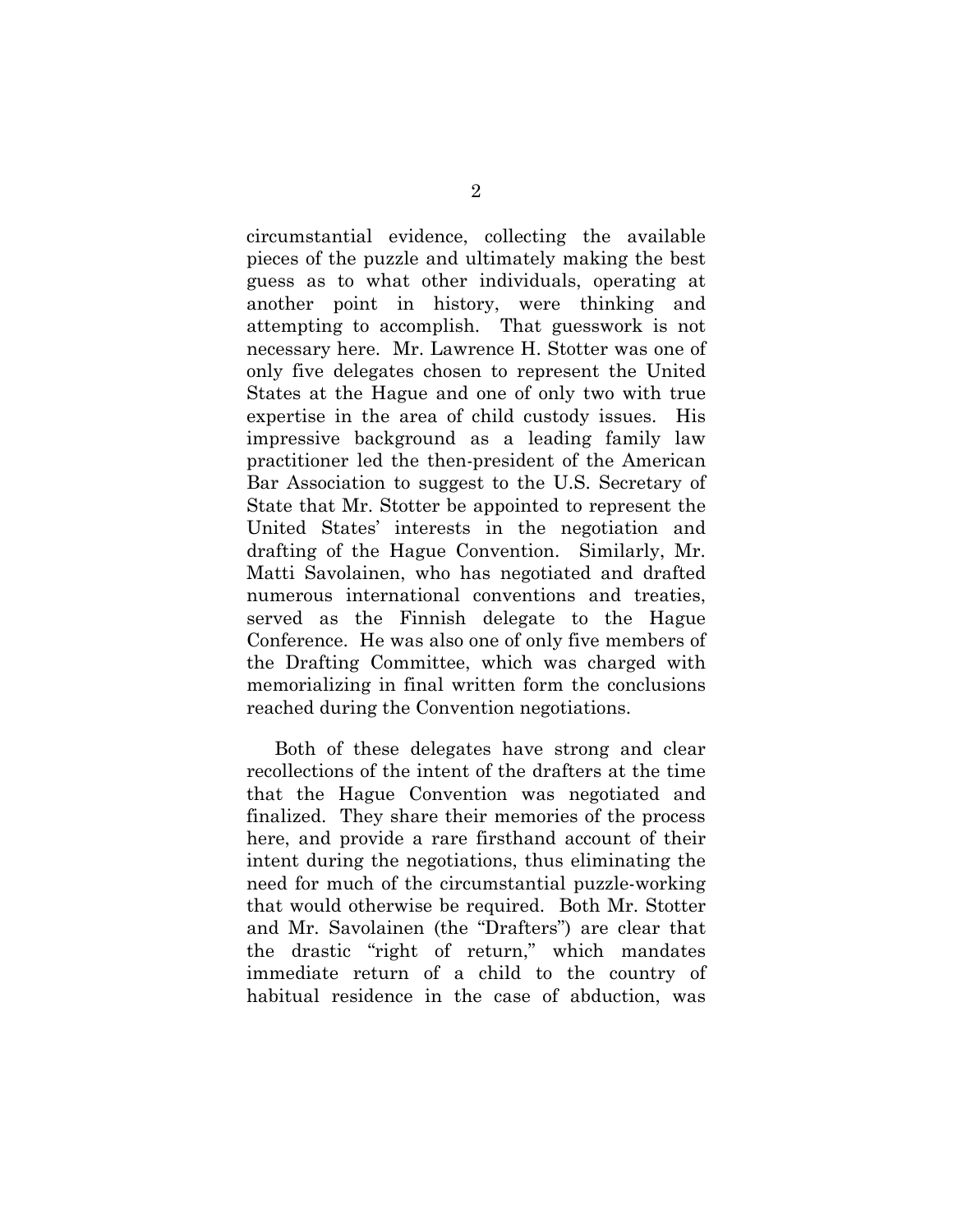expressly reserved for violations of "rights of custody." By contrast, "rights of access," *i.e.*, visitation rights, were not granted that drastic remedy after much debate. The delegates were fully aware of *ne exeat* orders, and their absence from mention in the text of the Convention is no mistake. The Drafters did not intend that a *ne exeat* order would confer a right of custody. The Drafters' recollection is summarized as follows:

1. The distinction between rights of custody and rights of access was much debated, heavily negotiated, and intended to be a critical difference within the framework of the Convention.

2. The right of return was exclusively reserved for remedying breaches of rights of custody.

3. Breaches of rights of access were granted less drastic and non-mandatory remedies, which did not include a right of return.

4. The delegates were fully aware of *ne exeat* orders, but did not include them in the discussions and negotiations when defining rights of custody, or when determining what the remedy would be for violation of such custody rights.

5. The drafters did not intend for *ne exeat* orders to convert rights of access, *i.e.*, visitation rights, into rights of custody.

6. The drafters did not intend for a *ne exeat* order to be construed as a right of custody.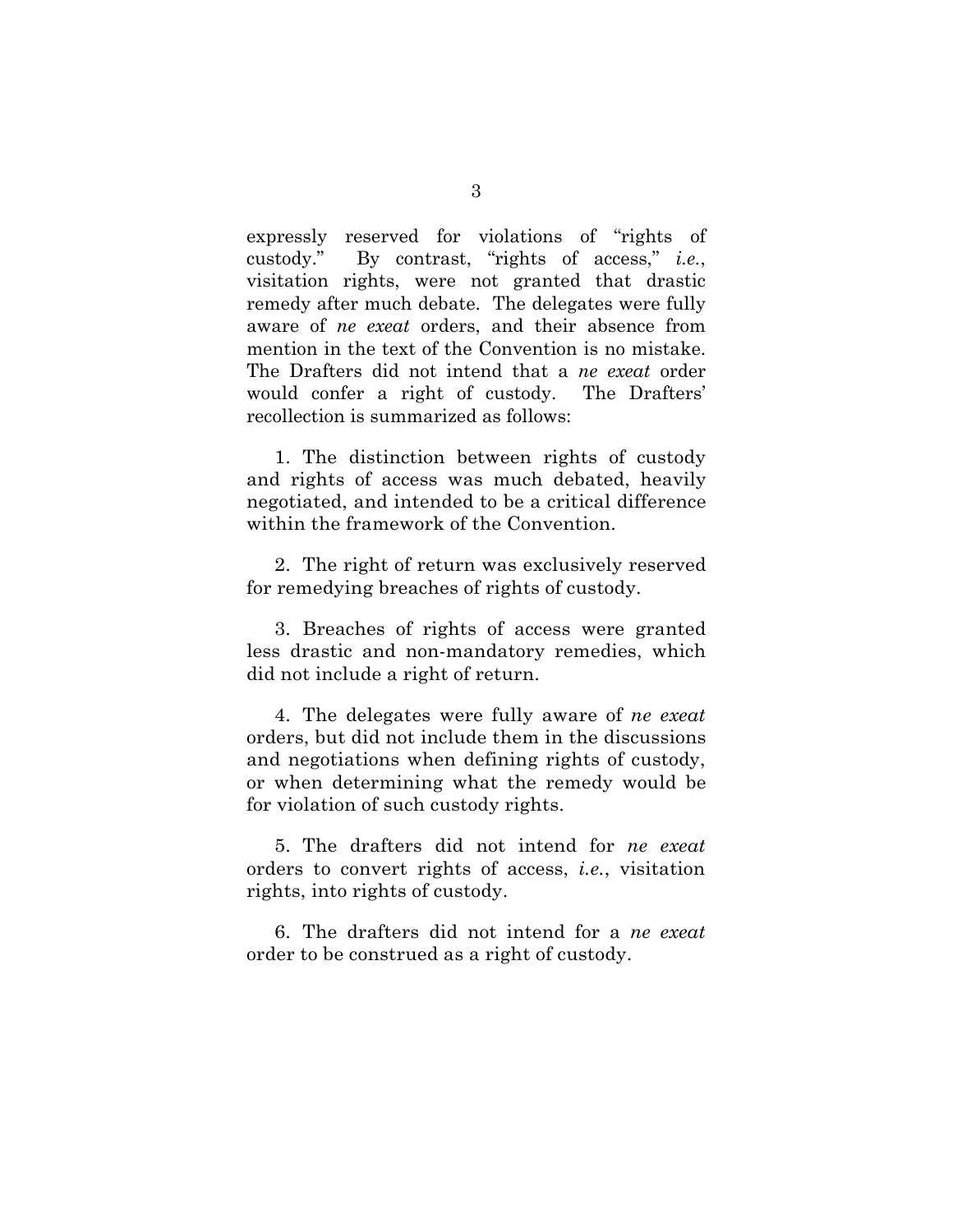7. The drafters did not intend for a violation of a *ne exeat* order to give rise to the drastic remedy of a right of return.

8. The only time rights similar to the rights granted under a *ne exeat* order were raised in the negotiations, they were referenced as an example of an access right. After considering that example, the drafters soundly defeated a proposal that such access rights be given the remedy of a right of return.

9. The United States delegation, in particular, would have strongly opposed any attempt to qualify a *ne exeat* order as granting a right of custody that would give rise to a right of return.1

<sup>1</sup> Ms. Jamison Selby Borek, who served as a U.S. delegate along with Mr. Stotter, has reviewed this submission. Ms. Borek represented the U.S. State Department at the Conference, and, as described below, assumed the role of lead U.S. spokesperson at the plenary session of the Conference where the final drafting and negotiations of the Convention took place. Ms. Borek reports that the recollections of the Drafters set forth herein are consistent with her own recollection of the intent and purpose of the terms of the Convention.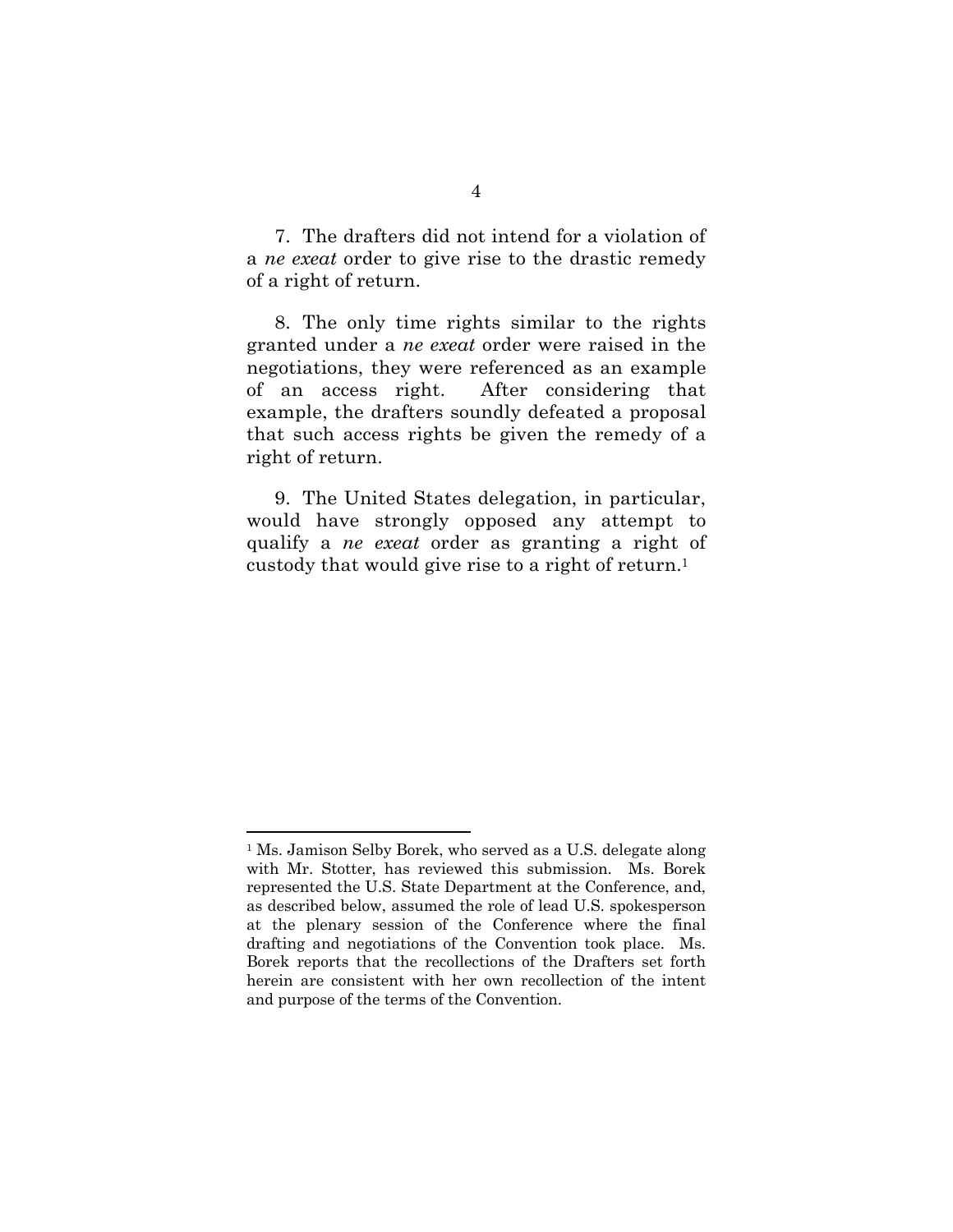#### **ARGUMENT**

## **I. THE INTENT OF THE DRAFTERS IS PROPERLY CONSIDERED BY THE COURT.**

# **A. Negotiating History and Intent Are Relevant When Interpreting a Convention.**

The Hague Convention on the Civil Aspects of International Child Abduction, Oct. 25, 1980, T.I.A.S. No. 11670, 1343 U.N.T.S. 89, *reprinted in* 51 Fed. Reg. 10494 (1986) [hereinafter Hague Convention or Convention], implemented by the International Child Abduction Remedies Act (ICARA), 42 U.S.C. § 11601 *et seq.* (1995), is an international treaty to which the United States and approximately 80 other countries are signatories. The Convention was convened to address the "necessity to find a solution to a problem which caused harm to children and suffering to parents … to ensure the return of abducted children as quickly as possible and with as few legal formalities as possible." ACTES ET DOCUMENTS DE LA QUATORZIÈME SESSION, *Procès-verbal No 2*, TOME III [hereinafter TOME III], 257-61 at 257.

When interpreting an international treaty, such as the Hague Convention, the Court may look beyond purely textual definitions to the broader meaning of the Convention, and assess the "ordinary meaning to be given to the terms of the treaty in their context and in the light of [the Convention's] object and purpose." Vienna Convention on the Law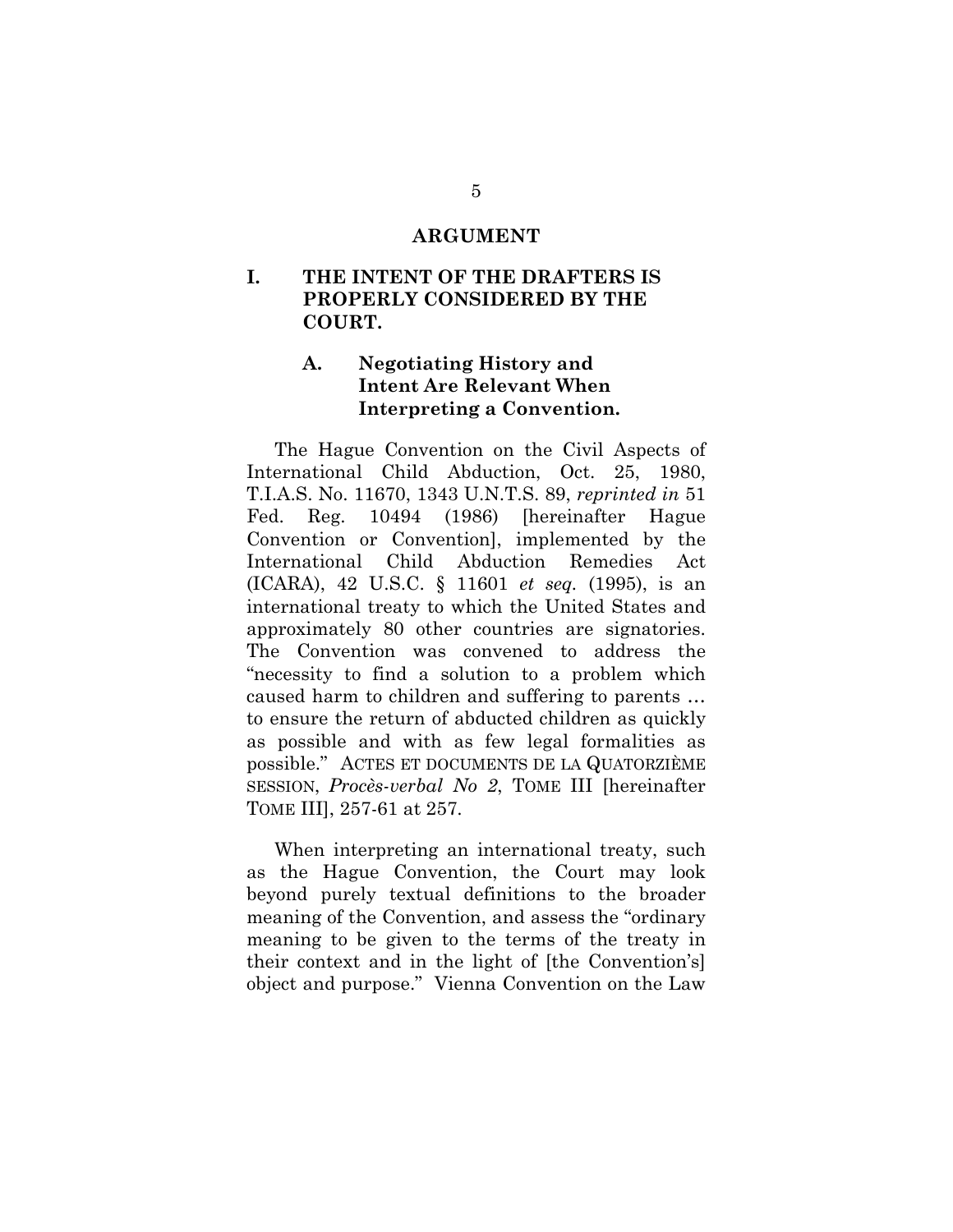of Treaties, May 23, 1969, art. 31.1, 1155 U.N.T.S. 331, 340 (stating general rule on the interpretation of treaties).

The Court's inquiry "begin[s] 'with the text of the treaty and the context in which the written words are used.'" *Volkswagenwerk Aktiengesellschaft v. Schlunk*, 486 U.S. 694, 699 (1988), quoting *Société Nationale Industrielle Aérospatiale v. United States District Court*, 482 U.S. 522, 534 (1987). *Accord Chan v. Korean Air Lines, Ltd.*, 490 U.S. 122, 134 (1989). However, "treaties are construed more liberally than private agreements, and to ascertain their meaning we may look beyond the written words to the history of the treaty, the negotiations, and the practical construction adopted by the parties." *Air France v. Saks*, 470 U.S. 392, 396 (1985) (citing *Choctaw Nation of Indians v. United States*, 318 U.S. 423, 431-32 (1943)); *see also Eastern Airlines, Inc v. Floyd*, 499 U.S. 530, 534-35 (1991) (same). "In interpreting a treaty it is proper, of course, to refer to the records of its drafting and negotiation." *Air France*, 470 U.S. at 400. The Court has also considered it appropriate to consult external sources that establish the purposes of the treaty, its drafting history, and its post-ratification understanding. *See El Al Israel Airlines, Ltd. v. Tseng*, 525 U.S. 155, 167-76 (1999).

Accordingly, the Court may properly consider the recollections of the Drafters that are presented here. *See Air France*, 470 U.S. at 402-03 (considering statements of delegates and members of drafting committee to determine meaning of Warsaw Convention). "Because a treaty ratified by the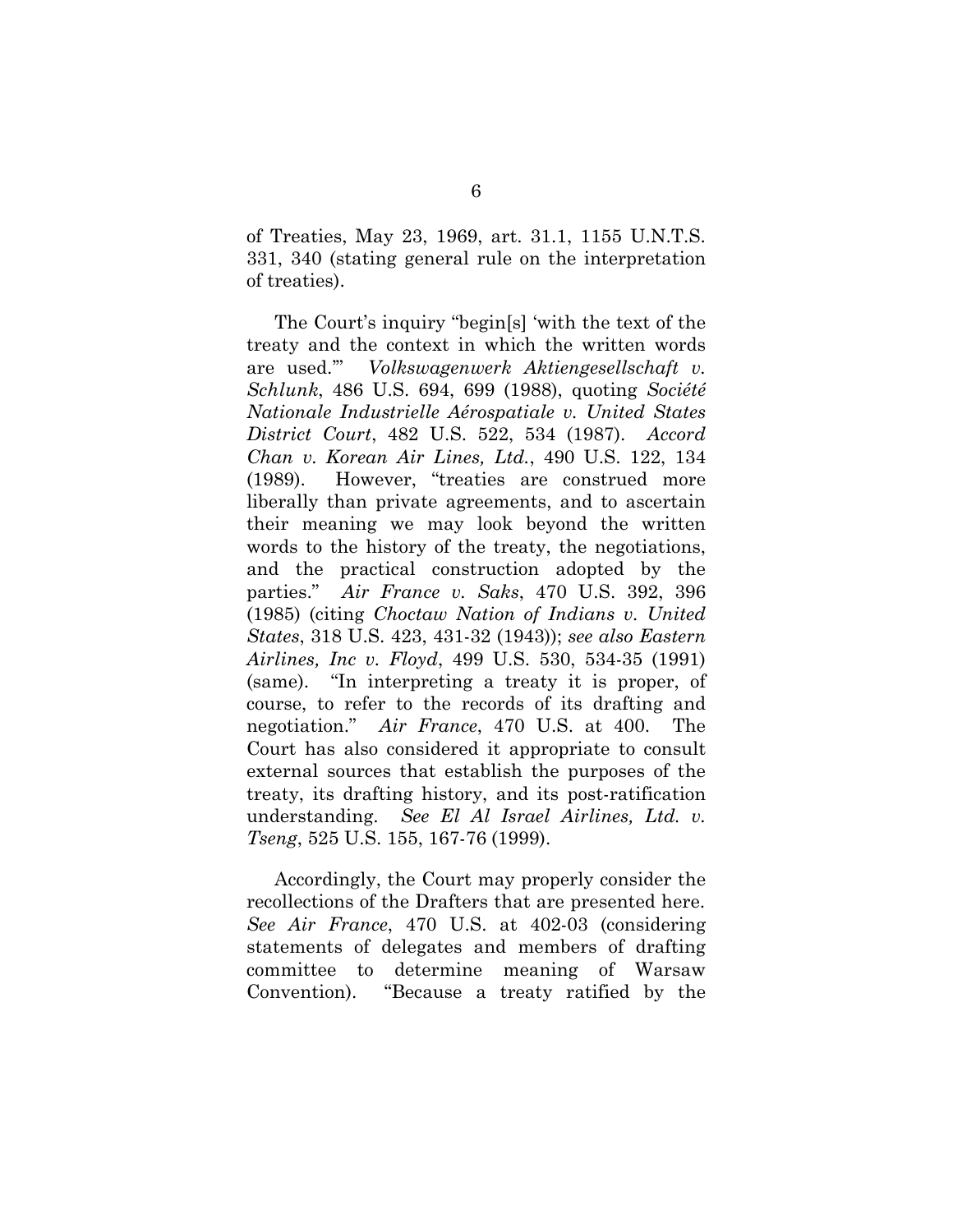United States is not only the law of this land … but also an agreement among sovereign powers, we have traditionally considered as aids to its interpretation the negotiating and drafting history (*travaux preparatoires)* … of the contracting parties." *See id.* at 400. Indeed, overlooking the intentions of the drafters and amending judicially the Convention text is impermissible, for it "would be to make and not construe a treaty." *See Chan*, 490 U.S. at 135 (internal quotation marks omitted).

# **B. Mr. Stotter and Mr. Savolainen Are Credentialed Participants in the Drafting of the Hague Convention.**

The Hague Convention on the Civil Aspects of International Child Abduction was initially drafted over the course of two meetings of the Special Commission on international child abduction in 1979, at the Peace Palace in The Hague. The first meeting took place from March 12-22, 1979. *See* Elisa Pérez-Vera, *Report of the Special Commission*, TOME III, 172-214, 176 at ¶ 14 (1980). The delegates at the first meeting were not able to reach a consensus on the necessary provisional conclusions, nor did they produce a draft. *Id.* The second meeting was held from November 5-16, 1979, over the course of sixteen sessions, along with additional meetings of the drafting committee and two *ad hoc* committees. *See id.* at 176. The second Special Commission meeting adopted the text of a Preliminary Draft that was subsequently presented to the full Convention. *Id.*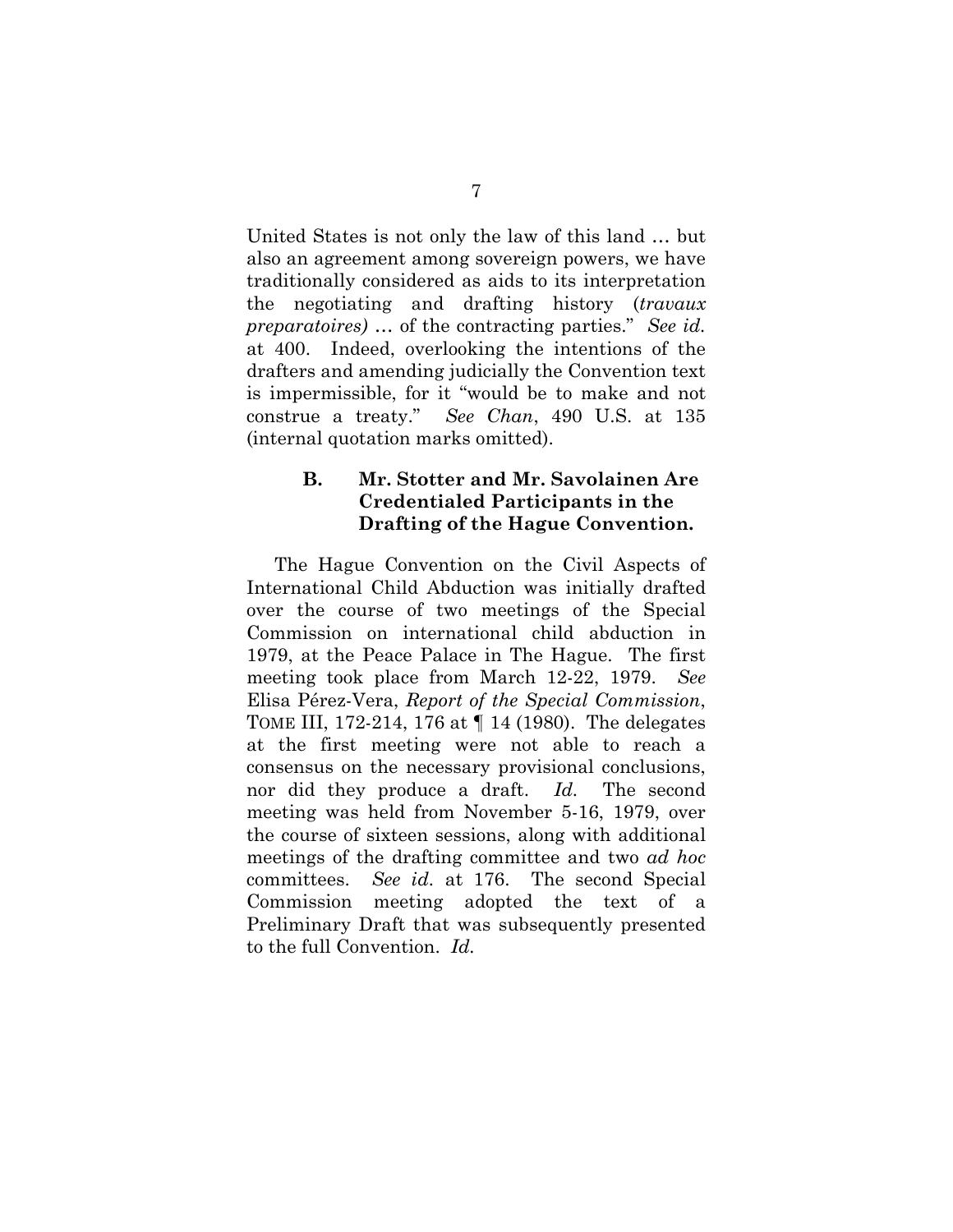The Plenary Session of the Fourteenth Session of the Hague Conference met from October 6-25, 1980. *See* Elisa Pérez-Vera, *Explanatory Report on the 1980 Hague Child Abduction Convention*, TOME III, 426-76, 426 at ¶ 3 (1982) [hereinafter Pérez-Vera Report].2 The following countries participated in those sessions: Australia, Austria, Belgium, Canada, Czechoslovakia, Denmark, Finland, France, Germany, Greece, Ireland, Japan, Luxembourg, the Netherlands, Norway, Portugal, Spain, Sweden, Switzerland, the United Kingdom, the United States, Venezuela and Yugoslavia. During the sessions, a Drafting Committee prepared the text concurrently as the main proceedings progressed. Pérez-Vera Report, 426-27 at ¶ 4. The Drafting Committee was chaired by Allan Leal of Canada. The members of that committee included Louis Chatin of France, R.L. Jones of the United Kingdom, Reporter Elisa Pérez-Vera of Spain and amicus curiae Matti Savolainen of Finland.

Matti Savolainen, who attests to his recollection of the Hague Convention negotiations and drafting through this submission, served as Counselor of Legislation at the Finnish Ministry of Justice from 1971-2000 and was a member of the Finnish delegation at the Diplomatic Conferences of the Hague Conference on Private International Law in

<sup>2</sup> *See* Hague International Child Abduction Convention: Text and Legal Analysis, 51 Fed. Reg. 10494, 10503 (1986) ("[Professor Pérez-Vera's] explanatory report is recognized by the [Hague] Conference as the official history and commentary on the Convention and is a source of background on the meaning of the provisions of the Convention available to all States becoming parties to it.").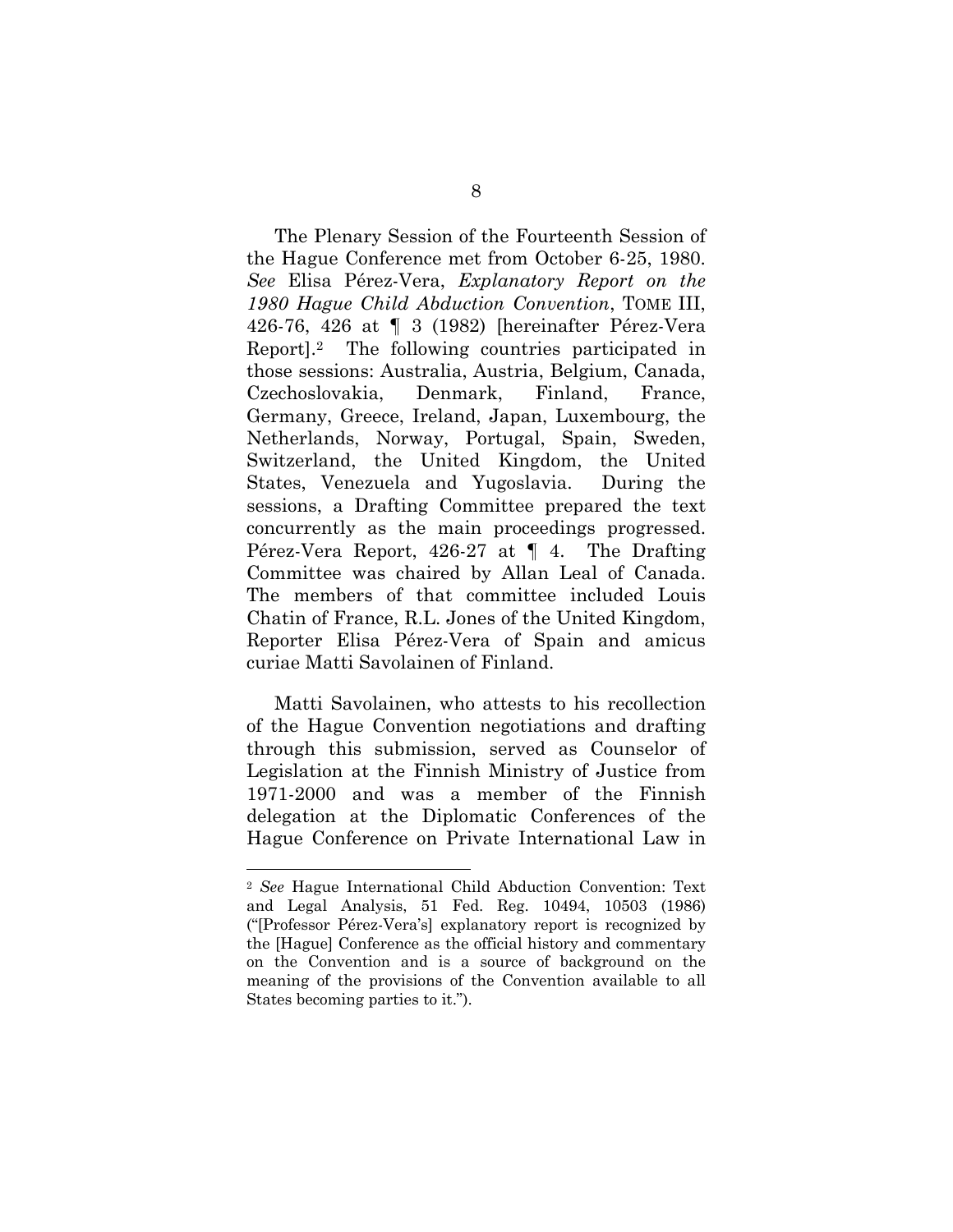1976, 1980, 1984 (as Chairman of Commission I (General Affairs)) and 1988. Mr. Savolainen participated in both meetings of the Special Commission that immediately preceded the full Conference in 1980 and, thus, was involved with the drafting process from the beginning, including the development of the draft treaty that emerged from the second meeting of the Special Commission. As noted above, Mr. Savolainen was one of five members of the Drafting Committee that prepared the Convention in its final form in 1980, and indeed is considered one of the "fathers" of the Hague Convention. *See* Adair Dyer, *To Celebrate a Score of Years!*, 33 N.Y.U. J. Int'l L. & Pol. 1, 2-3 (2000). He is also the author of an article that has been distributed as part of an "accession kit" by the Permanent Bureau secretariat to states interested in acceding to the Convention. *See* Matti Savolainen, *The Hague Convention on Child Abduction of 1980 and Its Implementation in Finland*," 66 Nordic Journal of Int'l Law (*Acta scandinavica juris gentium*) 101-166 (1997) (noting that the remedies for violation of an access order are very limited; the Convention does not provide for the removal of a child based upon such an order).

The United States sent three delegates to the Special Commission meetings and five delegates to the full Hague Conference. Those delegates were Peter H. Pfund (Assistant Legal Adviser for Private International Law, U.S. Department of State); James Hergen (Trial Attorney, Office of Foreign Litigation, U.S. Department of Justice); Patricia Hoff (Congressional Adviser, U.S. Senate); Professor Brigitte M. Bodenheimer (Professor, University of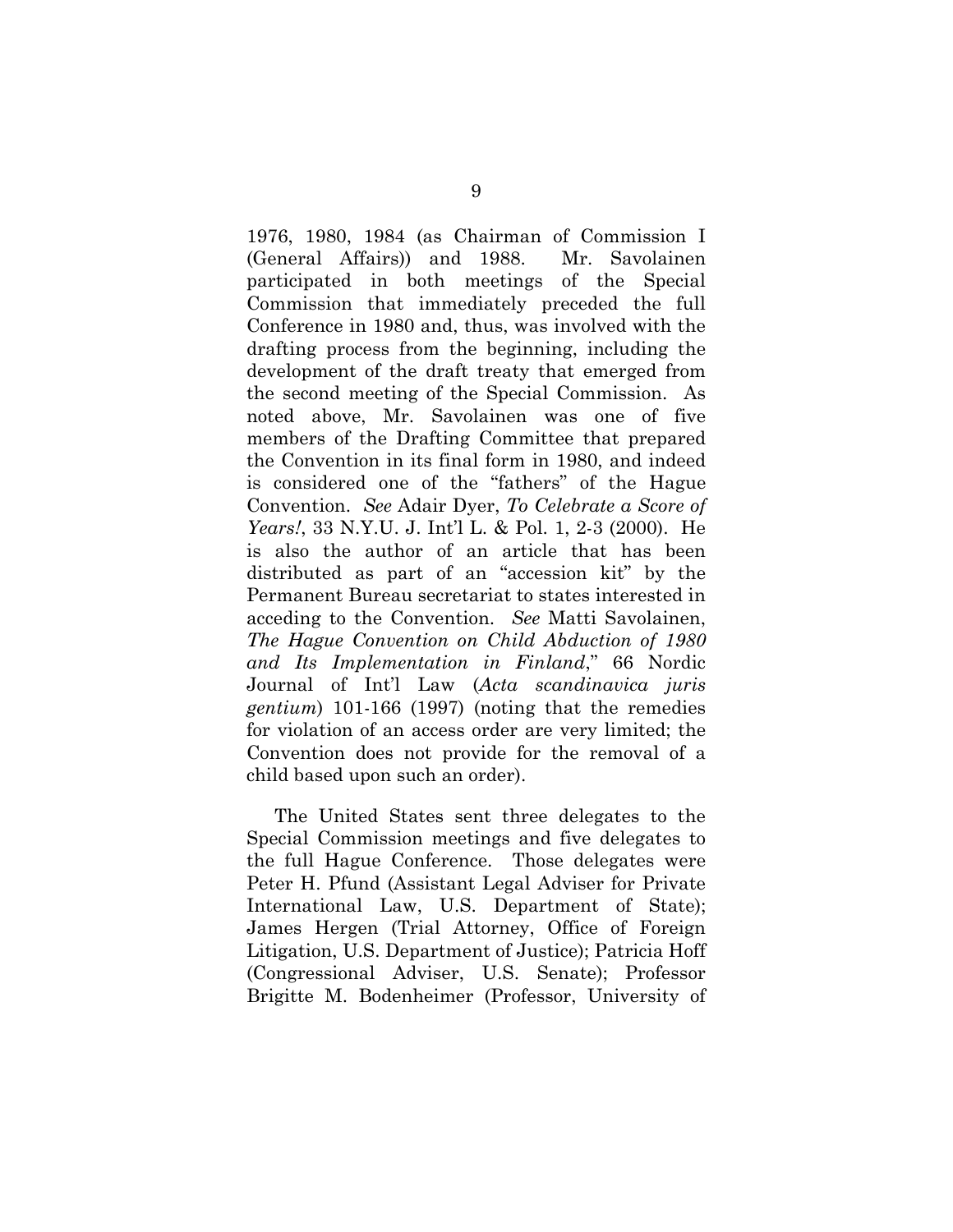California Law School, Davis), who, due to illness, was replaced for the full Conference Sessions by Jamison Selby Borek (Legal Adviser's Office, U.S. Department of State) 3; and amicus curiae Lawrence H. Stotter. *See Membres de la Première Commission,*  TOME III, 253-55 at 254.

Lawrence H. Stotter, who also attests to his recollection of the Hague Convention negotiations and drafting through this submission, joined the delegates as a leading family law practitioner. Mr. Stotter is the former National Chairman of the American Bar Association's ("ABA") Family Law Section. He served as State Chairman of the California Bar Family Law Division, where he, along with delegate Professor Bodenheimer, successfully advocated for the enactment of the Uniform Child Custody Jurisdiction Act ("UCCJA") by the California Legislature, and additionally encouraged its enactment in states throughout the United States. Mr. Stotter also served as Editor-in-Chief of the ABA magazine "Family Advocate" and authored

<sup>3</sup> As noted above, Ms. Jamison Selby Borek, who joined the U.S. State Department in 1979 after having worked for a number of years in children's services (and retired just this year), assumed Professor Bodenheimer's role as lead U.S. spokesperson at the Hague Conference proceedings. *See, e.g.*, *Procès-verbal No 3*, TOME III, 263-67 at 263, 265 [hereinafter *Procès-verbal No 3*]; *Procès-verbal No 4*, TOME III, 268-73 at 269-71 [hereinafter *Procès-verbal No 4*]. In addition to finding that this *amici* submission is consistent with her recollection of the intent of the drafters of the Convention, Ms. Borek also particularly recalls that, since this was a family law, and not a conflicts of law, convention, the overriding principle among the drafters was the best interests of the child, not conflict of laws or preserving judicial jurisdiction.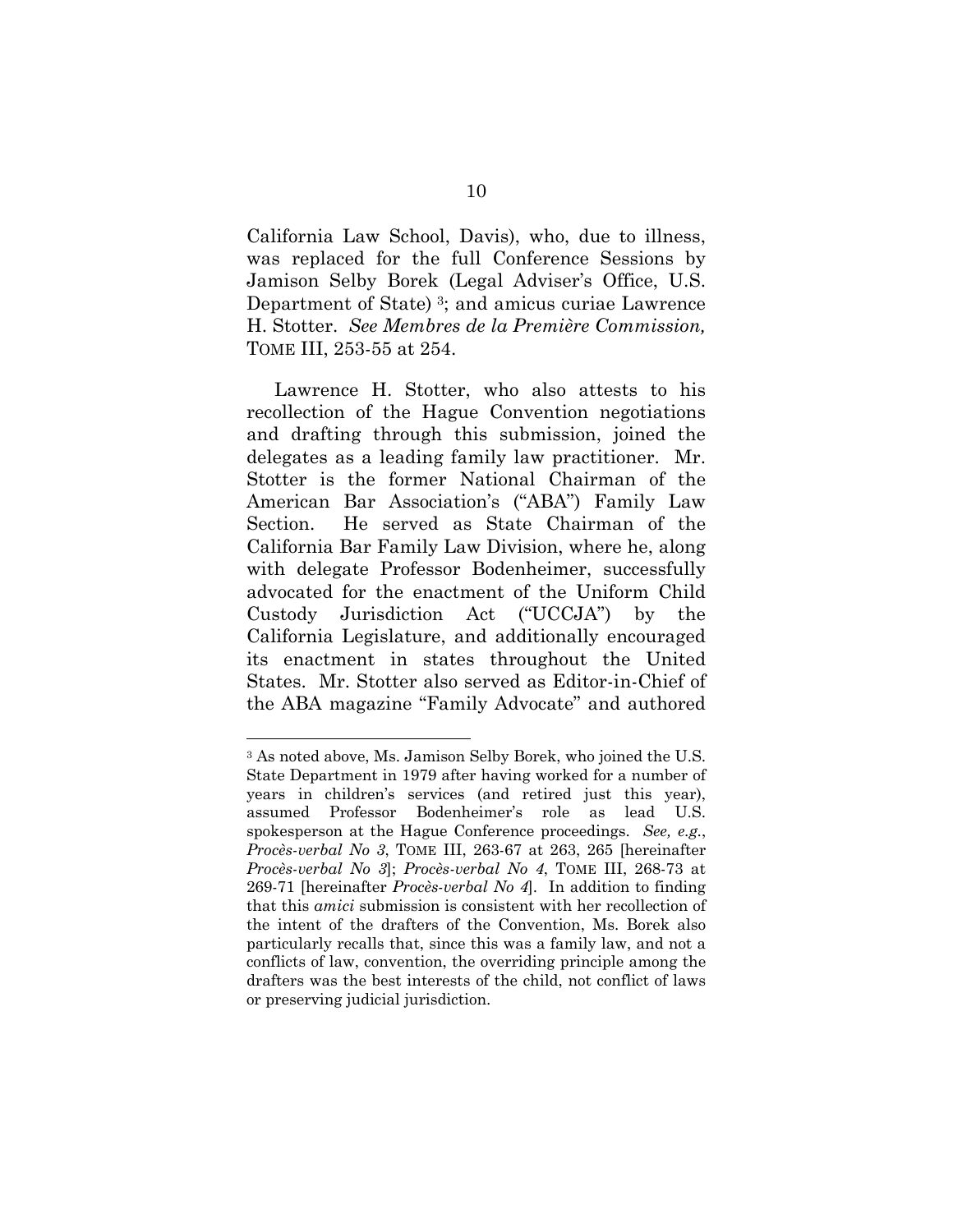an oft-cited article on the Hague Convention. *See* Lawrence H. Stotter, *The Light at the End of the Tunnel: The Hague Convention on International Child Abduction Has Reached Capitol Hill*, 9 HASTINGS INT'L & COMP. L. REV. 285-328. Although the United States delegation to the Hague Convention consisted of several other representatives from the State Department, specializing in other areas of the law, it was readily acknowledged and recognized that Mr. Stotter and Professor Bodenheimer were the experts on U.S. custody problems and solutions. As such, Mr. Stotter played an influential role in the drafting negotiations.

After nearly a month of meetings, which included both Mr. Savolainen and Mr. Stotter, the Hague Convention was adopted by unanimous vote of representatives from the twenty-three states that were present at the Fourteenth Session of the Hague Conference on Private International Law in Plenary Session, and signed on October 25, 2009. Pérez-Vera Report, 426 at ¶ 1. Thereafter, Mr. Stotter testified in hearings before U.S. congressional committees, explaining the Convention and the U.S. delegation's position, and advocating for its adoption and implementation in the United States.

Given their level of participation and expertise in the area, Mr. Savolainen and Mr. Stotter's recollections of the intent of the drafters at the time of the Conference should be given considerable weight in interpreting the meaning of the Hague Convention.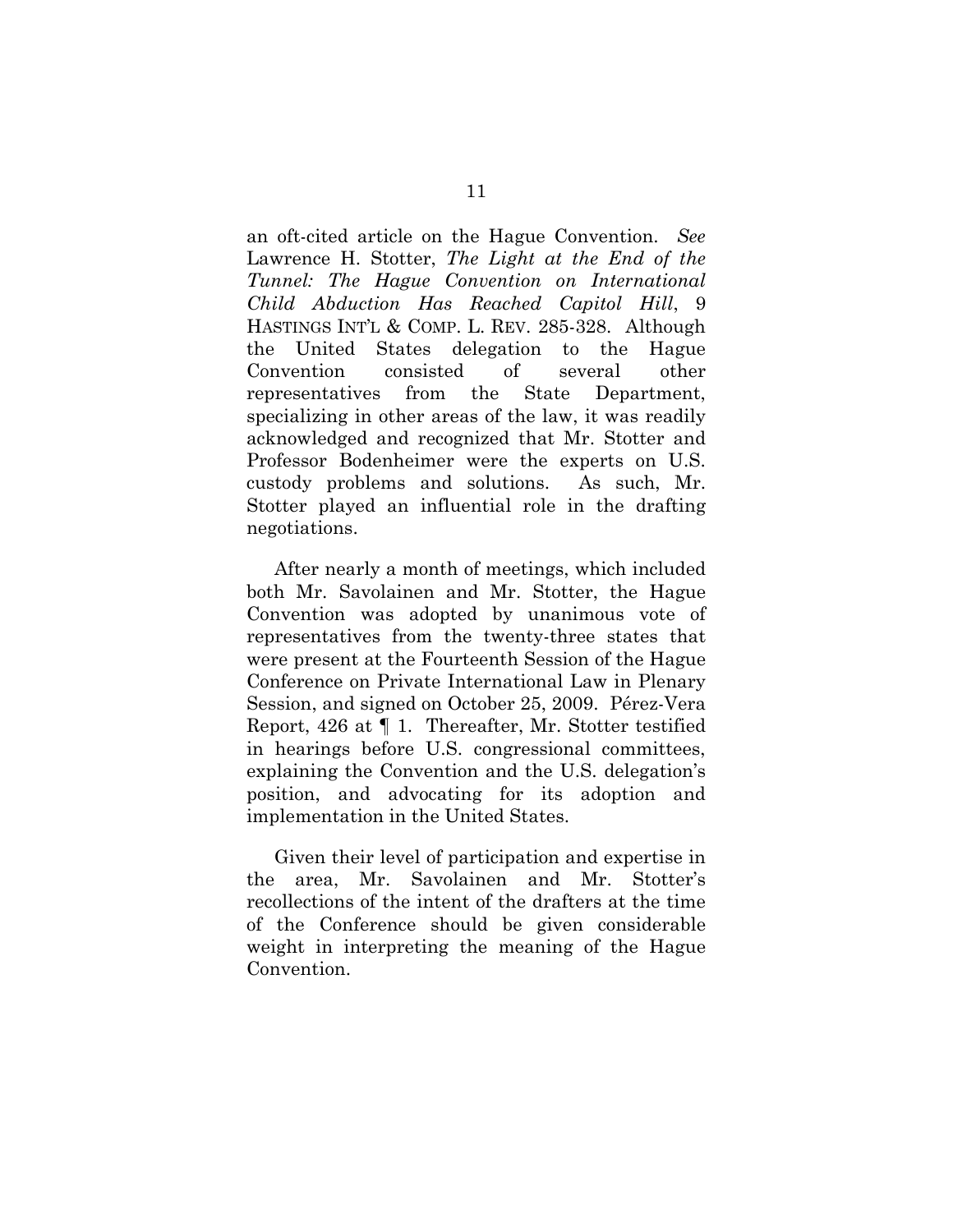# **II. IT WAS NOT THE INTENT OF THE DRAFTERS THAT** *NE EXEAT* **ORDERS WOULD QUALIFY AS CUSTODY RIGHTS**

## **A. The Setting in Which the Delegates Met.**

The Hague Convention was ultimately adopted as an effort "to protect children internationally from the harmful effects of their wrongful removal or retention and to establish procedures to ensure their prompt return to the State of their habitual residence, as well as to secure protection for rights of access." Hague Convention, Preamble, TOME III at 413.

Many countries were represented at the Hague Conference, with varying legal systems and approaches to child custody issues. Accordingly, delegates did not always agree, as captured by the *Procès-verbal*, as well as by the voting results. *See, e.g.*, *Procès-verbal No 5*, TOME III, 275-70 at 277 (*Working Document No 11*) (rejecting Working Document No 11 by a vote of 13 against, 11 in favor, with 1 abstention); *Procès-verbal No 6*, TOME III, 283-89 at 285-86 (disagreeing about how possible presumption concerning the exercise of custody rights might be expressed); *Procès-verbal No 9*, TOME III, 303-08 at 303-06 (discussing differing countries' views of public policy exception).

The sharp debate stemmed, in part, from the diverse ways in which the participating countries addressed custody issues. *See, e.g.*, *Replies of the Governments to the Questionnair*e, TOME III, 61-129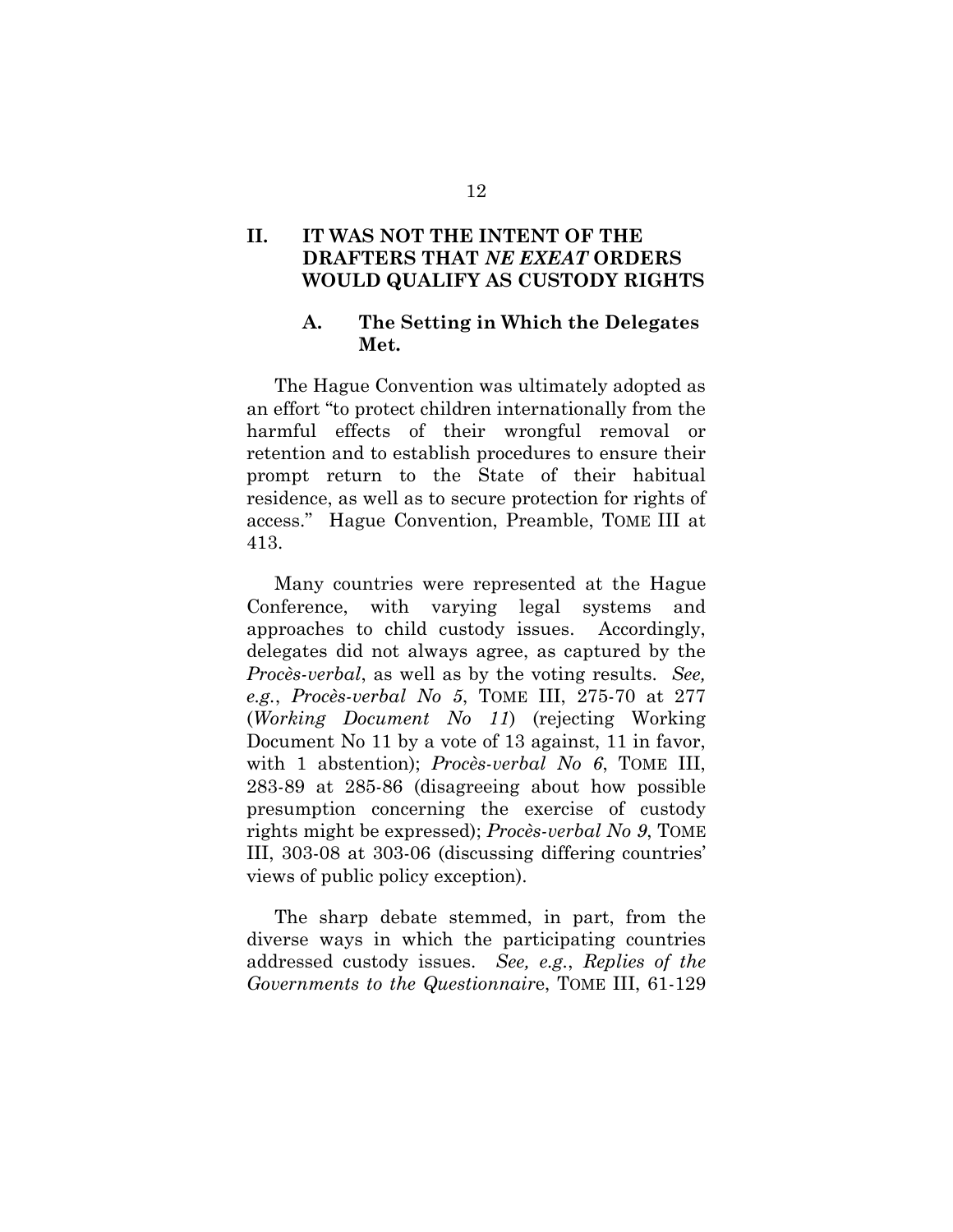at 73-82 [hereinafter Government Responses] (comparing country-specific responses); *see also Procès-verbal No 8*, TOME III, 297-303 at 298 (delegates note that "not exercising [custody rights] in good faith" would have different implications in Germany, the United States, the Netherlands and Finland). For example, joint custody was a relatively novel concept in 1980, and some countries either had very little experience with it, or had not yet recognized it at all. *See Procès-verbal No 3* at 267 (Delegate Leal stated that "[j]oint custody was an unusual concept in Canada"). Similarly, not all countries had implemented the concept of visitation rights, and, as a result, that type of right was not uniformly used. *See* Government Responses at 82 (Denmark notes distinction in its treatment of visitation rights for child born in versus out of wedlock); *id.* at 125 (Czechoslovakia's general rule is that parents determine contact with child in their divorce agreement). It was against this backdrop that the delegates came together.

The Drafters here recall that the main goal and focus of the Convention was the protection of children from abduction by the non-custodial parent. Issues surrounding rights of custody and remedies for breach of a given parent's rights were hotly debated. The Drafters comment on the civility of the debate, however, noting that diverse and opposing positions were expressed respectfully, often followed by a compliment for the previous speaker, even if the message delivered was in complete and utter disagreement. *See, e.g., Procès-verbal No 4* at 270.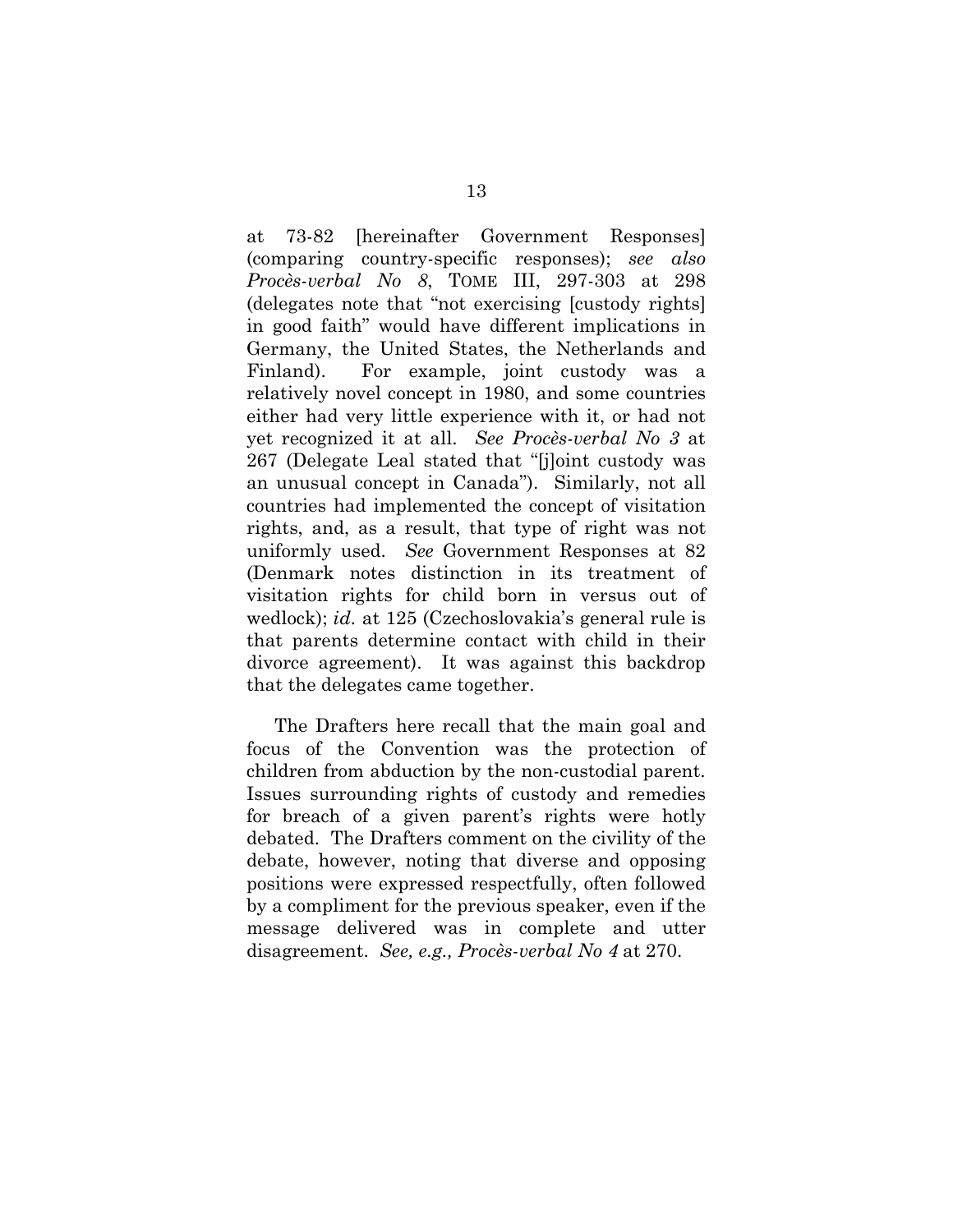## **B. A Major Distinction Was Made Between Custody Rights and Access Rights.**

The Drafters report that from the very beginning of the preparatory work of the Special Commission, it became clear that there were significant differences of opinion as to what types of parental rights should be protected in what way. Discussions were held that revolved around differing attitudes and beliefs held by trial judges around the world as to the "best interests of the child." Judges in some countries felt that those interests were broad and included all contacts and visits with both parents. At the same time, it became clear that a considerable number of delegates were not prepared to give visitation rights the same strong protection that they felt rights of custody deserved. The Drafters struggled with framing legislation that would take into account all of these diverse views. Thus, the concept of separating "custody rights" from "access rights" evolved. The delegates made sure to define these terms to emphasize the sharp distinction that they wished to draw between those two rights. *Compare* Article 5(a) "rights of custody" with Article 5(b) "rights of access." This strong distinction between rights of custody and rights of access cannot, according to the Drafters, be emphasized enough.

"Rights of custody" were defined as "rights relating to the care of the person of the child and, in particular, the right to determine the child's place of residence," while "rights of access" were defined as "the right to take a child for a limited period of time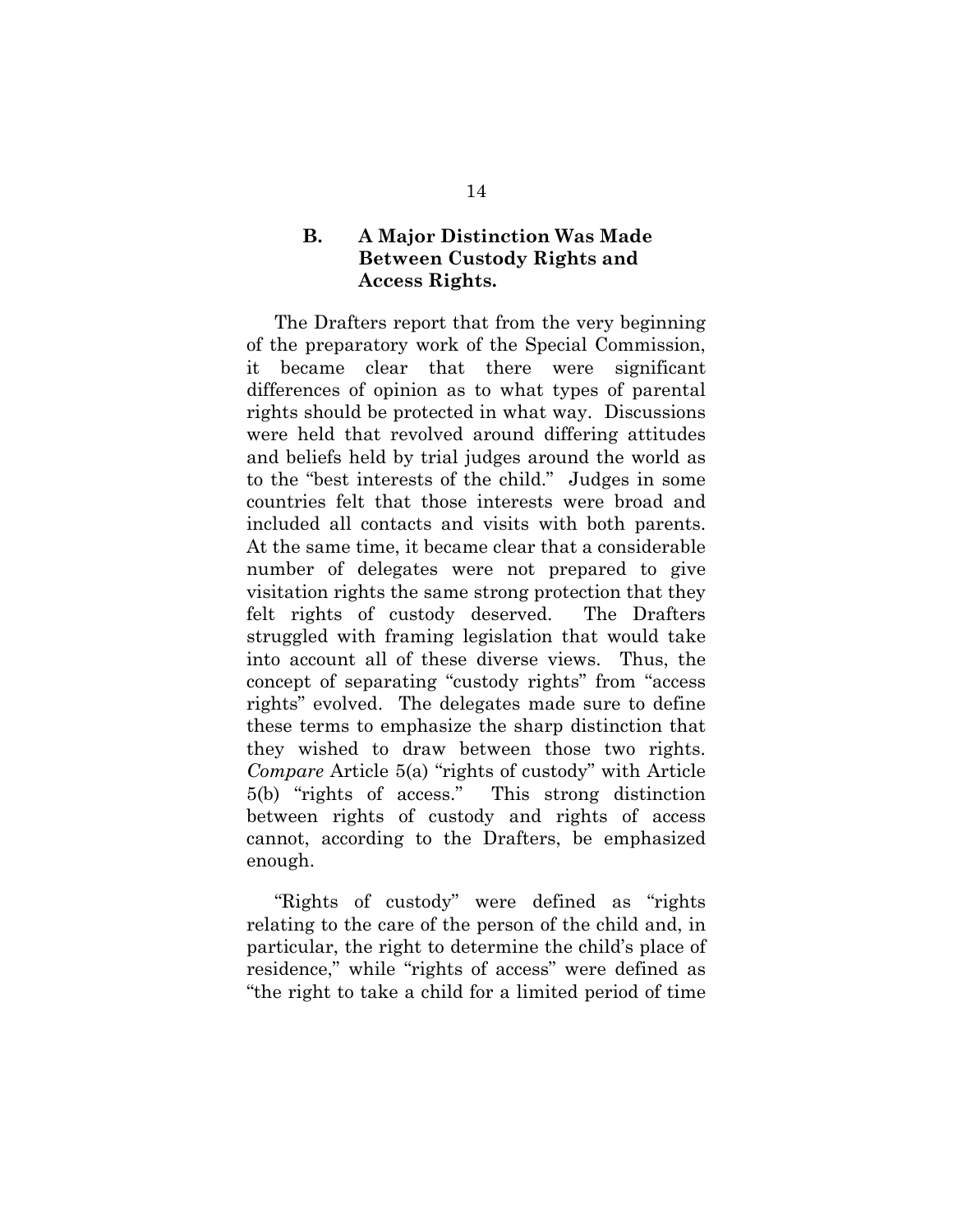to a place other than the child's habitual residence." Articles 5(a) and (b). The Drafters recall that it was easier to develop the definition of "rights of access" than "rights of custody," since custody rights were intertwined with what each delegate individually viewed as being in the best interests of the child. Although traditionally, the definition of "custody rights" would include the right to make decisions relating to the child's "health, education and welfare," the consensus was that "rights of custody" would not take on this broad and unmanageable definition.

After distinguishing these two types of parental rights, the delegates concluded that only a breach of "rights of custody" would warrant the drastic remedy of the "right of return." Specifically, Article 3 was drafted with this intent:

> The removal or the retention of a child is to be considered wrongful [thus qualifying for a right of return] where –

> *a* it is in breach of rights of custody attributed to a person, an institution or any other body, either jointly or alone . . . and

> *b* at the time of removal or retention those rights were actually exercised, either jointly or alone, or would have been so exercised but for the removal or retention.

Convention Article 3.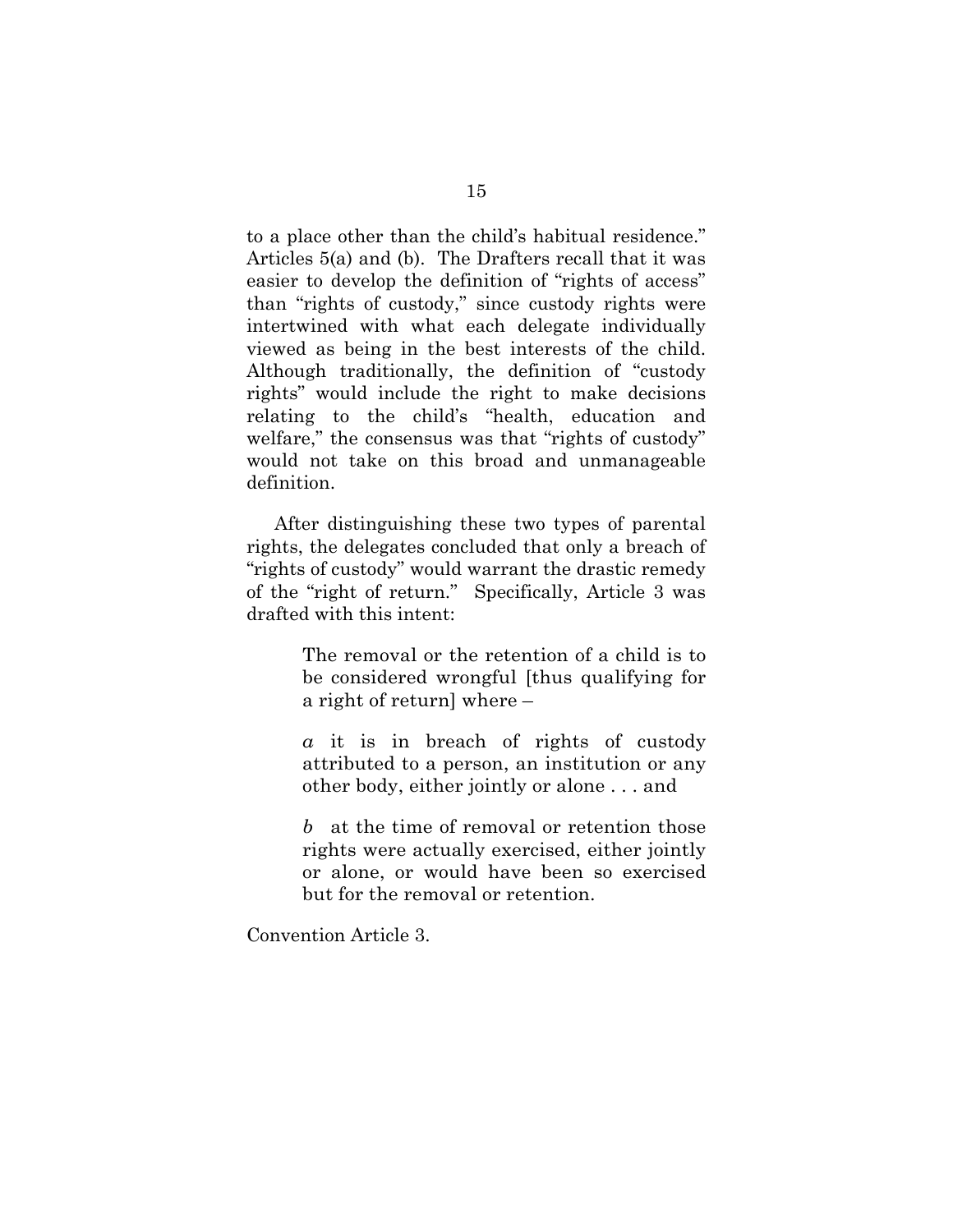"Access rights" were given a lesser remedy intentionally. And that remedy applies even where access rights are very extensive. That remedy is found in Article 21, which allows a parent to seek through the Central Authorities, "arrangements for organizing or securing the effective exercise of rights of access" if those rights are violated. Convention Article 21. Thus, although Article 1(b) of the Convention states that one of the objects of the Convention is to ensure that rights of access are effectively respected in other Contracting States, the implementation of that object of the Convention does not impose upon the Contracting States any obligation to recognize and enforce access orders issued by other Contracting States.

The Drafters point specifically to Article 3 to emphasize that the delegates were fully aware of and accounted for joint custody rights. The language of Article 3 itself so contemplates. Reviewing the facts as presented in the merits briefs on this appeal, the Drafters note that the Chilean trial court seemed to appreciate the stark difference between custody and access rights. On two separate occasions it awarded all custody rights to the mother, while granting only access rights to the father. While it could have made those rights joint, particularly the right to choose where the child lived, it did not. Moreover, the second custody order, in February 2005, issued when the father once again sought, but was denied, any custody rights, was made following the *ne exeat* order of January 2004. Yet the court did not provide the father with *any* custody rights, nor did it tie its *ne exeat* order to any custody rights granted to the mother. In fact, the court made no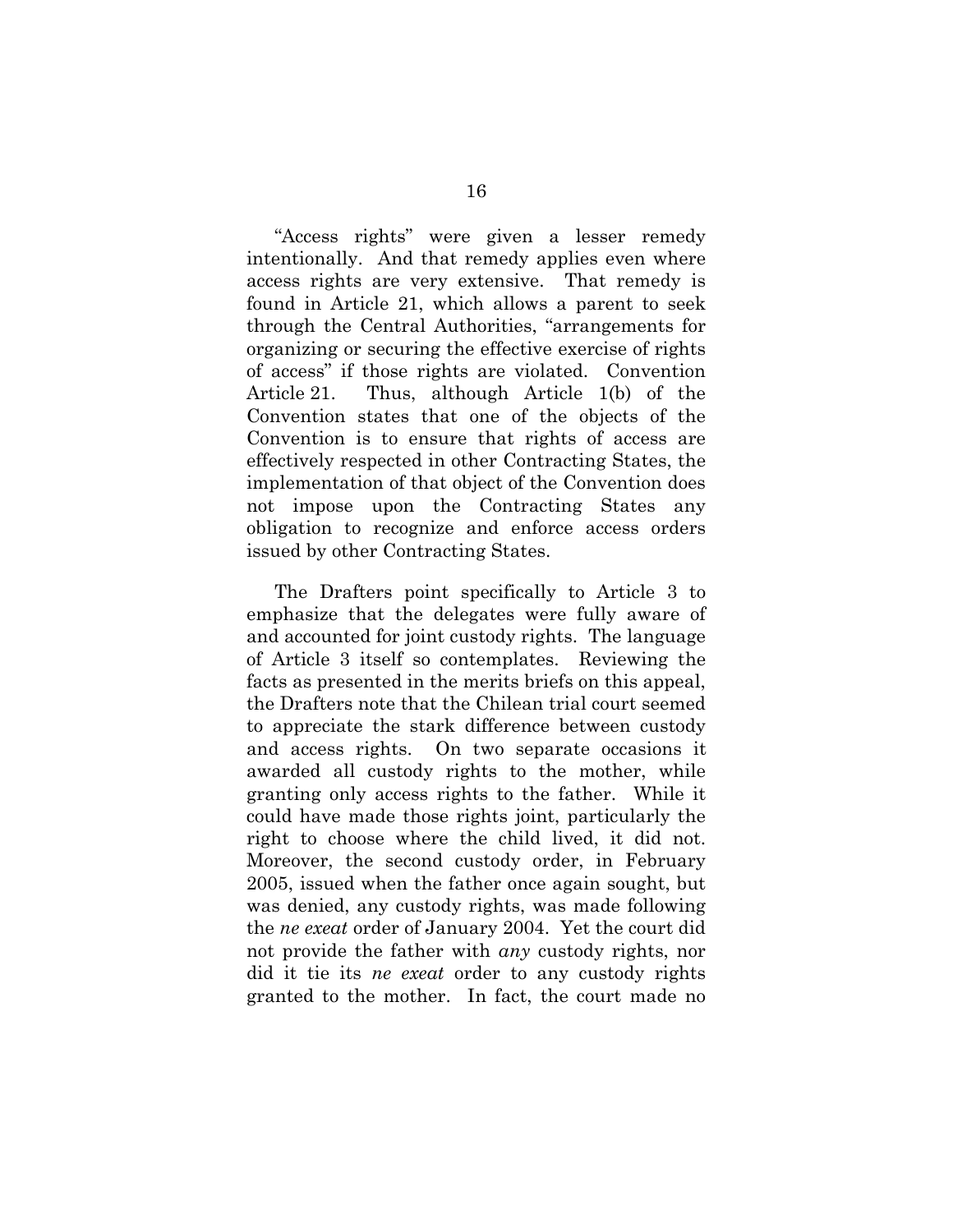order limiting the mother's custody rights at all. On those facts, under the provisions of the Convention, only the mother holds the ability to seek a "right of return." The Drafters strongly disagree with any suggestion that the father's access rights were instead intended by the Chilean court to be part of a bundle of "custody rights." It is the Drafters' view that the Court of Appeals correctly appreciated the intent of the Convention by recognizing the difference between these two types of rights.

# **C.** *Ne Exeat* **Orders Were Not Considered Rights of Custody, and It Was Not Intended That They Would Give Rise to the Right of Return.**

The Drafters were, at the time of the Convention, quite experienced with *ne exeat* orders, their impact, and their consequences. They were strongly critical of their use as a basis for altering well-considered custody orders. In fact, they did not (and do not) view them as custody rights or even rights of access at all. Instead, it is the Drafters' opinion that *ne exeat* orders are instead an expression of judicial control and/or a retention of jurisdiction (or, more bluntly, a provision to prevent forum shopping in a non-signatory country). Perhaps the most common form of this type of order in the United States is the requirement that a child's and/or a parent's passport(s) be turned over to the court. These types of orders vest control with the court, not rights in either parent; they are thus enforced by contempt, fine or jail, but not by revising custody or access provisions. For example, a trial court could make a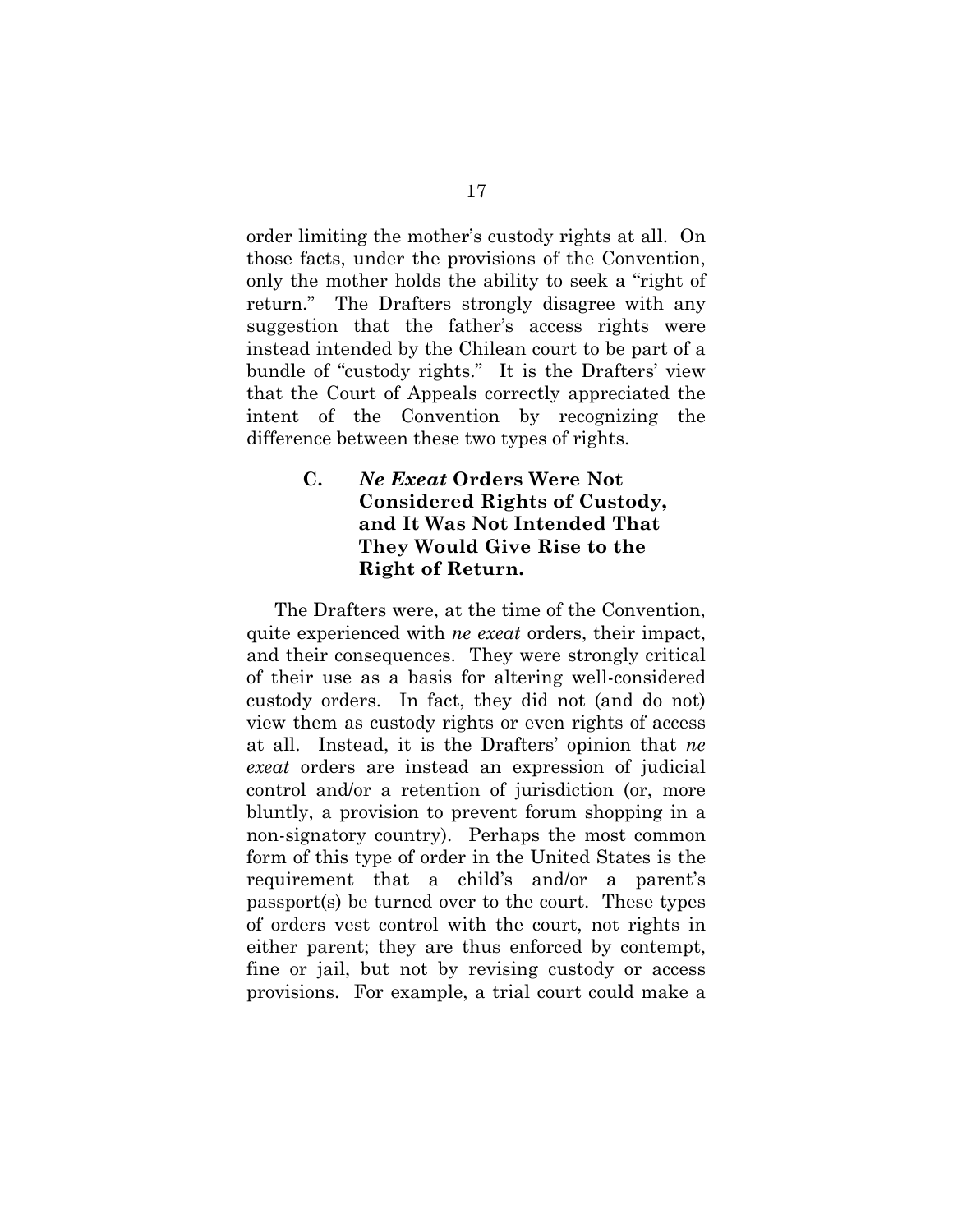number of negative orders to a custodial parent under a *ne exeat* type order, such as denying the right to live in a dangerous part of town or denying the right to live with a particular person. These are negative orders that shape the custody right, but vest no rights whatsoever in the non-custodial parent, except the right to bring any violation of those orders to the attention of the court and seek appropriate penalties. That scenario does not convert the right into one of custody.

Given that, it was not surprising to the Drafters that *ne exeat* rights were not part of the discussion of what constitutes a custody right, and that *ne exeat* rights similarly did not surface during the debates regarding the definition of rights of access. It is Mr. Stotter's distinct recollection that *ne exeat* orders were never on the convention agenda with regard to defining either custody or access rights, and consistent with that recollection, no such substantive discussions took place.

Indeed, the only time that something akin to a *ne exeat* right was discussed, the concept of granting a right of return for such a violation was put to vote and soundly defeated. The Petitioners, in their brief, note that the "*travaux préparatoires*" raise the idea of *ne exeat* rights as something that the Convention could address. *See* Brief of Petitioner at 42; Brief of United States at 28. As Petitioner notes, the "*travaux préparatoires*" consisted of a series of questions prepared by the Permanent Bureau's First Secretary, Adair Dyer, Petitioner's counsel, which were put to each country in advance of the commencement of the Fourteenth Session in an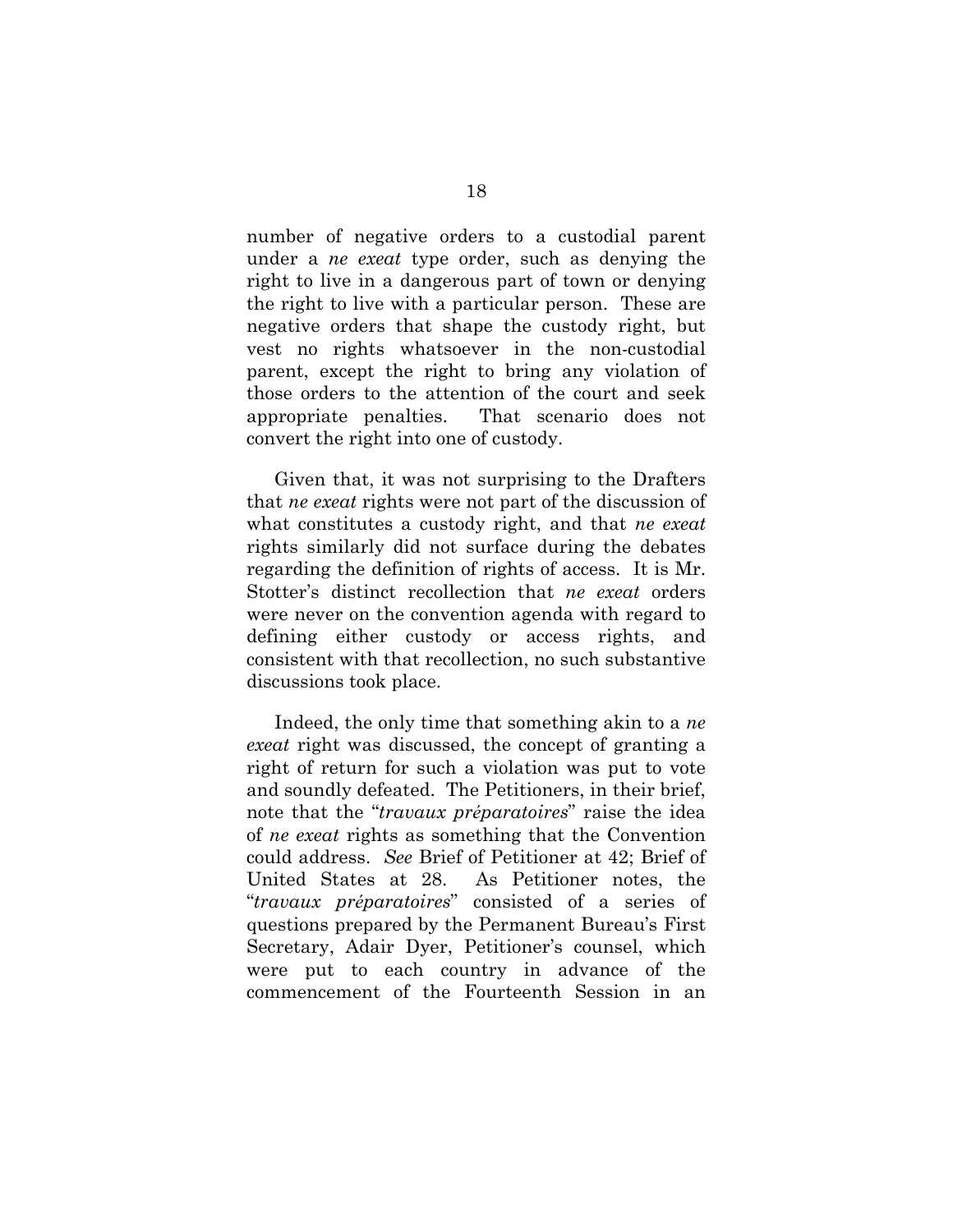attempt to shape the Convention's discussion. The fifth situation listed as a type of child abduction, for purposes of the questionnaire only, was where "[t]he child was removed by a parent from one country to another in violation of a court order which expressly prohibited such removal." Adair Dyer, *Questionnaire and Report on international child abduction by one parent* (Preliminary Document No 1 of August 1978), TOME III, 9-51 at 9. There was no indication in the questionnaire of whether custody rights were also violated in the removal; indeed, the term "rights of custody" had not yet been defined. Brief of Respondent at 41.

Despite the inclusion in the questionnaire, it is the Drafters' recollection that a *ne exeat* scenario was not discussed in any detail again, either in conjunction with the definitions of rights of custody or rights of access or any of the ensuing remedies, until the session on October 8, 1980. *See Documents de travail Nos 4 à 13*, TOME III, 261-63 at 262 (Proposal No 5). At that session, the Canadian delegate, Mr. Allan Leal, addressed Canada's proposal that the right of return be granted for violation of access rights. *See Procès-Verbal No 3* at 266. As an initial matter, Mr. Leal noted that access rights could at times be very substantial and admitted that in Canada joint custody was very rare, as the Canadian courts generally granted custody to one parent and visitation to the other. Mr. Leal then cited two examples of "wrongful removal" in support of his proposal, one of which was a situation where one parent is given custody, but cannot leave the jurisdiction without the other parent's consent. *Id.* at 267. Leal suggested that such a removal should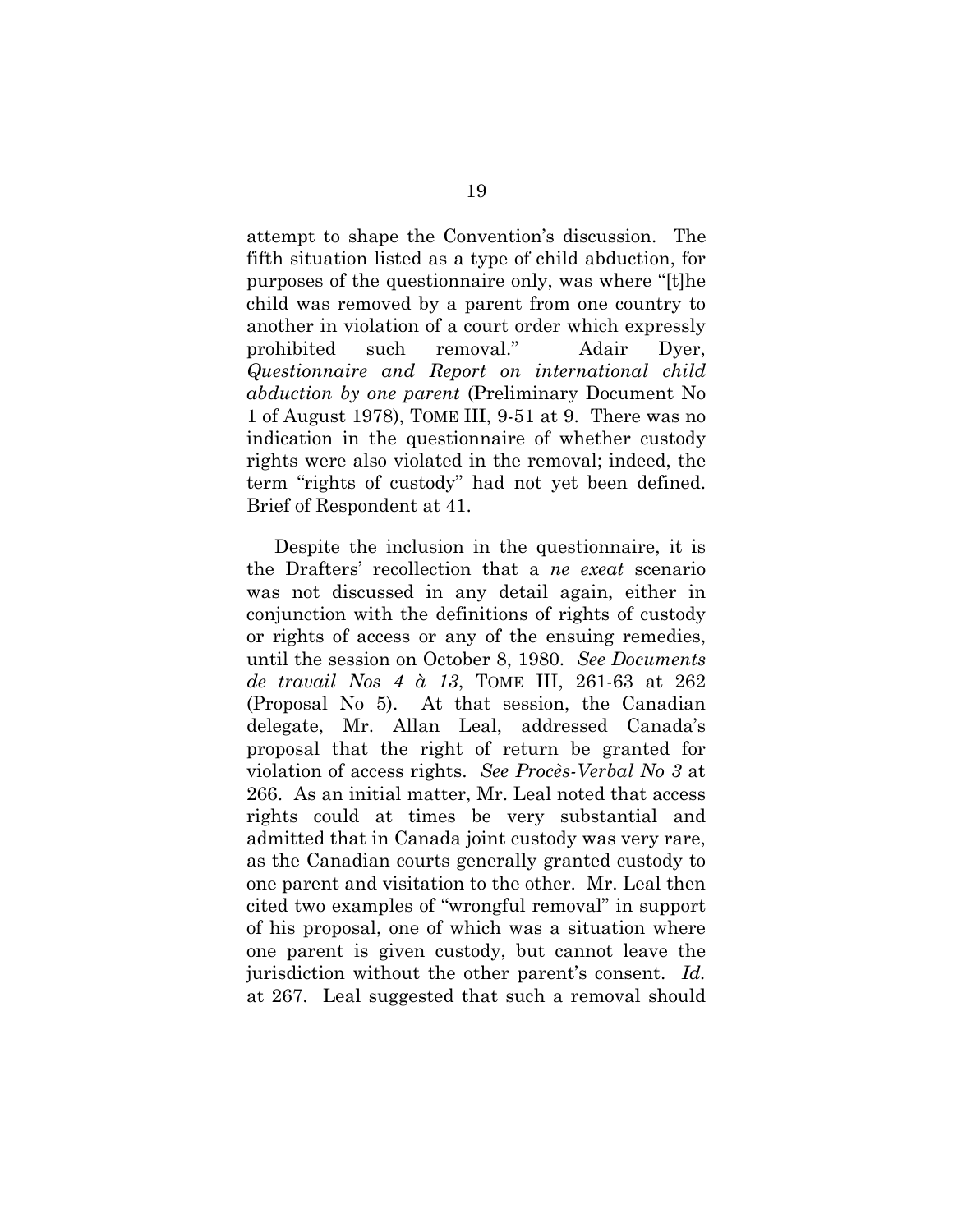be subject to the right of return. Debate about this proposal and the specific *ne exeat* example ensued. After several delegates spoke, the proposal was put to a vote. It was soundly defeated by a vote of 19-3.4 *Id.*

The Drafters find it contrary to reason to suggest that a proposal that was considered and then specifically and expressly rejected was actually impliedly intended to be read into the Convention. For this reason, the State Department's suggestion, in its *Amicus Curiae* brief in support of the Petitioner, that the delegates "understood," following this debate, that *ne exeat* rights were "rights of custody" is simply incorrect. *See* Brief of United States at 20-21. This is a mischaracterization of the delegates' intent on this issue, and the Drafters specifically attest that they had no such "understanding." *Id.*

Indeed, the Drafters had decided that even the most extensive of access rights, such as having the physical care of the child during the summer holiday, would not confer a custody right or a right of return on that parent. It is thus self-evident that lesser rights, such as those arguably afforded by a *ne exeat* order, cannot possibly confer greater

<sup>4</sup> Working Document No 5 was rejected by the following countries: Australia, Austria, Belgium, Czechoslovakia, Denmark, Finland, France, Germany, Greece, Japan, Luxembourg, the Netherlands, Norway, Portugal, Spain, Sweden, Switzerland, the United Kingdom and the United States. The three countries in favor of the proposal were Canada, Ireland and Israel. Italy abstained from voting.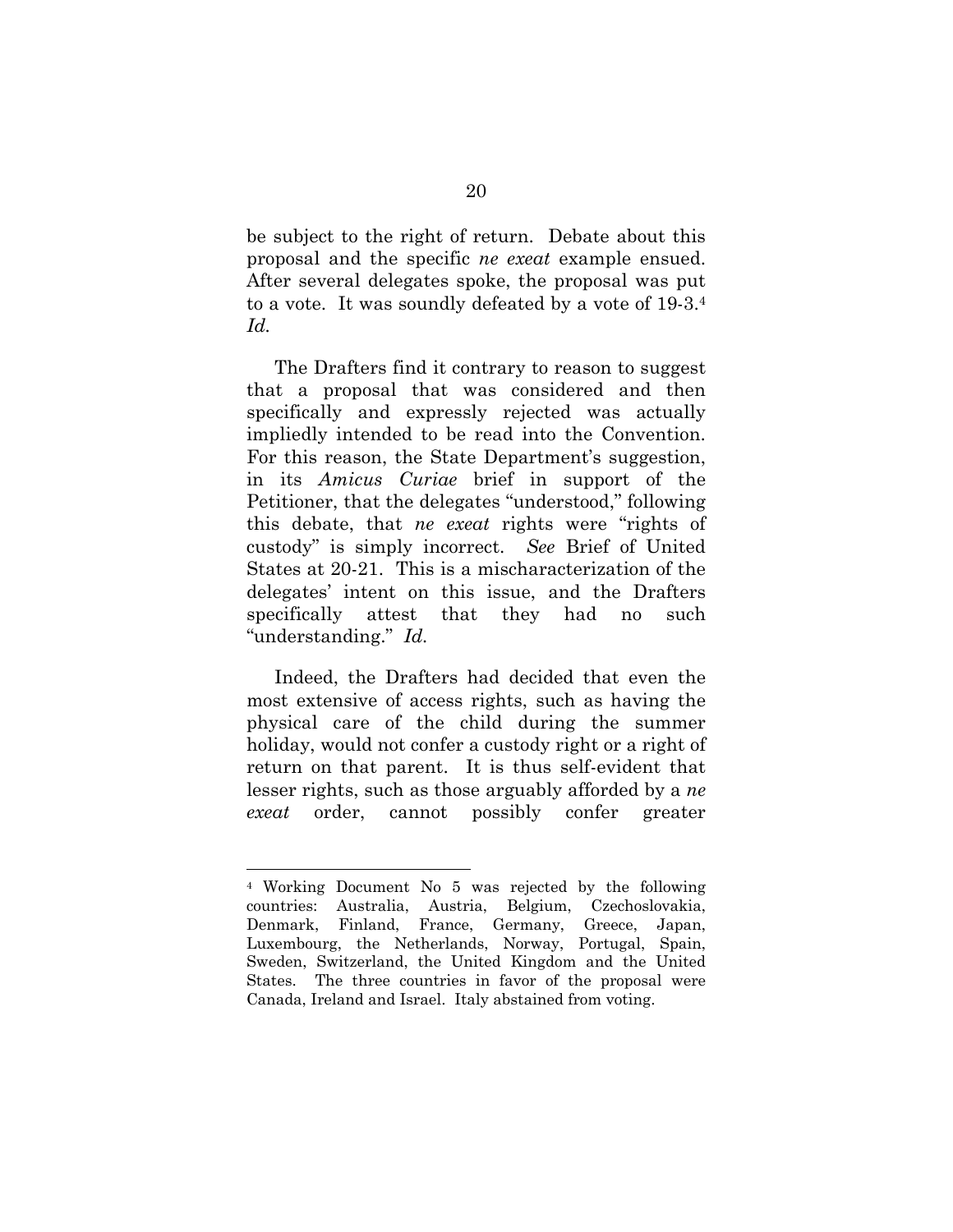substantive rights for a non-custodial parent than access rights of much more significance.

In sum, the Drafters did not intend for a *ne exeat* order to confer a right of custody upon the noncustodial parent. Furthermore, and in keeping with that purpose, the Drafters did not intend that *ne exeat* orders would give rise to a right of return under the Convention.

# **D. The United States Would Have Strongly Objected to Any Suggestion That** *Ne Exeat* **Orders Create a Right of Return.**

Because of the experience of Mr. Stotter and the other United States delegates (including Professor Bodenheimer) with domestic custody issues,<sup>5</sup> the United States delegation had a strong, overtly expressed position against the use of visitation abuses as a basis for making orders of return or changes in custody. Mr. Stotter's co-expert on custody issues, Professor Bodenheimer, was particularly adamant that these two types of rights be treated separately. Given that position, the United States similarly would have objected strenuously to the idea that *ne exeat* orders are included within "custody rights." Indeed, in the United States' response to the Dyer questionnaire distributed immediately prior to the Hague

<sup>5</sup> Professor Bodenheimer and Mr. Stotter's experience was pivotal to the universal acceptance of the UCCJA throughout the United States as a workable solution to the child-snatching and forum-hunting that was prevalent prior to the UCCJA's enactment.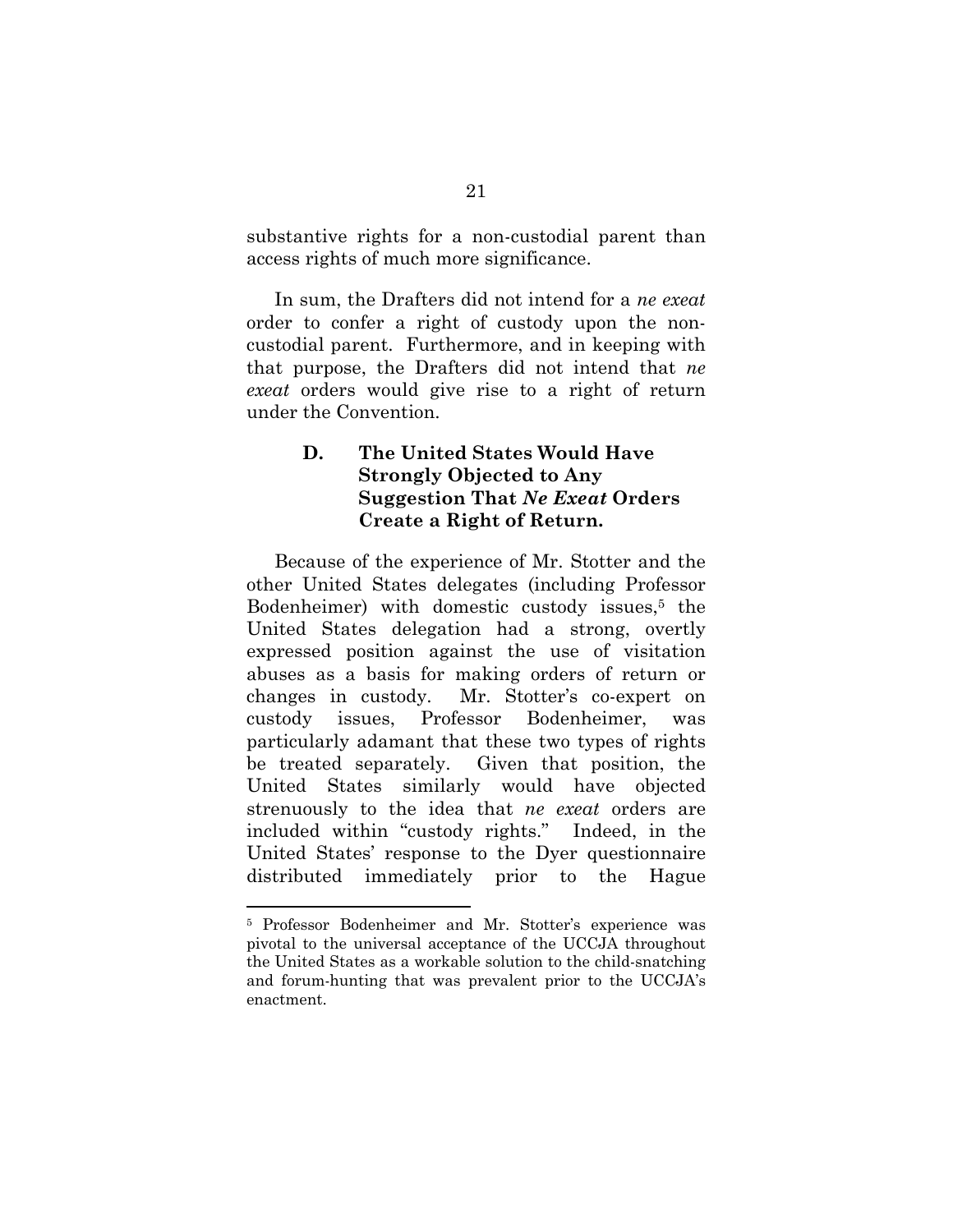Conference, the United States characterized *ne exeat* orders simply as having "the purpose of preserving the jurisdiction of the state in the custody matter and of safeguarding the visitation rights of the other parent." Government Responses at 88 (Question 16). The suggestion that *ne exeat* orders were silently understood or implied to fall within custody rights is simply not tenable—the U.S. delegation was firmly against such an interpretation and would never have let such an issue simply pass by without debate. Indeed, the U.S. delegation's opposition on this issue was so firm that it might have led to the United States' opposition to the entire Convention's adoption. Such an issue certainly would have been evident in the delegates' notes and likely in the minutes as well. Moreover, from Mr. Stotter's own notes, it does not appear that this issue received any debate at the Convention. Any attempt by the Court to impose such a term into the Convention would be to enforce a provision that this signatory country's own delegates would have objected to at the time of drafting.

Furthermore, Mr. Stotter notes that the United States, in its amicus brief submitted in support of Petitioner, fails to take into account the position of the U.S. delegation at the time of drafting. *See generally* Brief of United States. Surely, the intent of the United States delegation should bear on the position of the United States on this issue.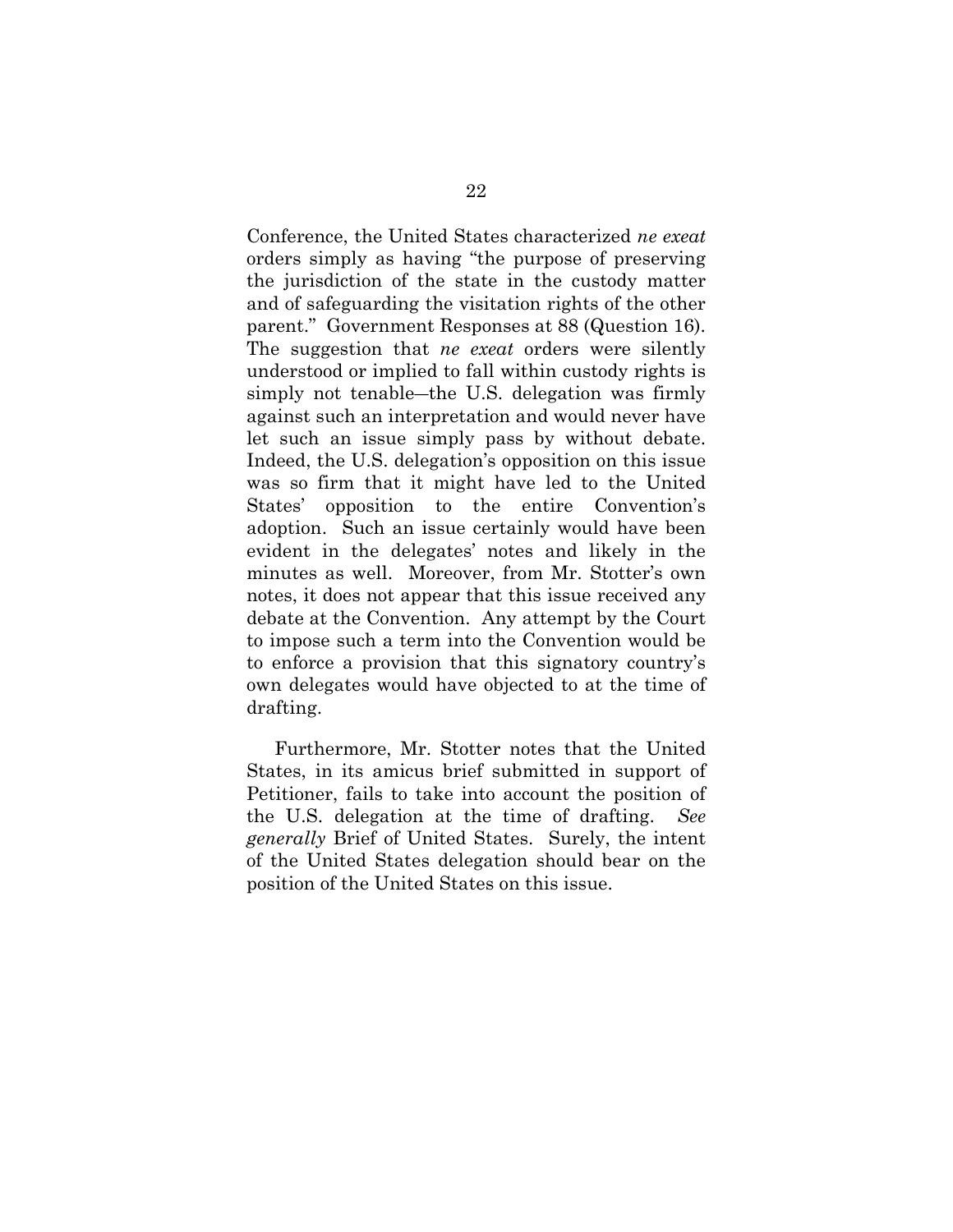## **E. The Drafters' Intent Was Correctly Captured by the Appellate Court and Others to Consider the Issue.**

Those who have reported on the Hague Convention have agreed with the intent of the Drafters, as expressed here. Specifically, the Reporter for the Permanent Bureau, Elisa Pérez-Vera, who attended all sessions of the Conference and reported on the debate, wrote in the 1980 Explanatory Report, in reference to the Canadian proposal that *ne exeat* rights give rise to a right of return, that "[a]lthough the problems which can arise from a breach of access rights, especially where the child is taken abroad by its custodian, were raised during the Fourteenth Session, the majority view was that such situations could not be put in the same category as the wrongful removals which it is sought to prevent." Pérez-Vera Report at 444-45.

Similarly, A.E. Anton's comments, which were written shortly after the conclusion of the Hague Convention, and before any courts attempted to interpret the treaty's language, were, in the Drafters' opinions, too easily disregarded by the United States in its brief. *See* Brief of United States at 20-21 n.12. Mr. Anton was a highly respected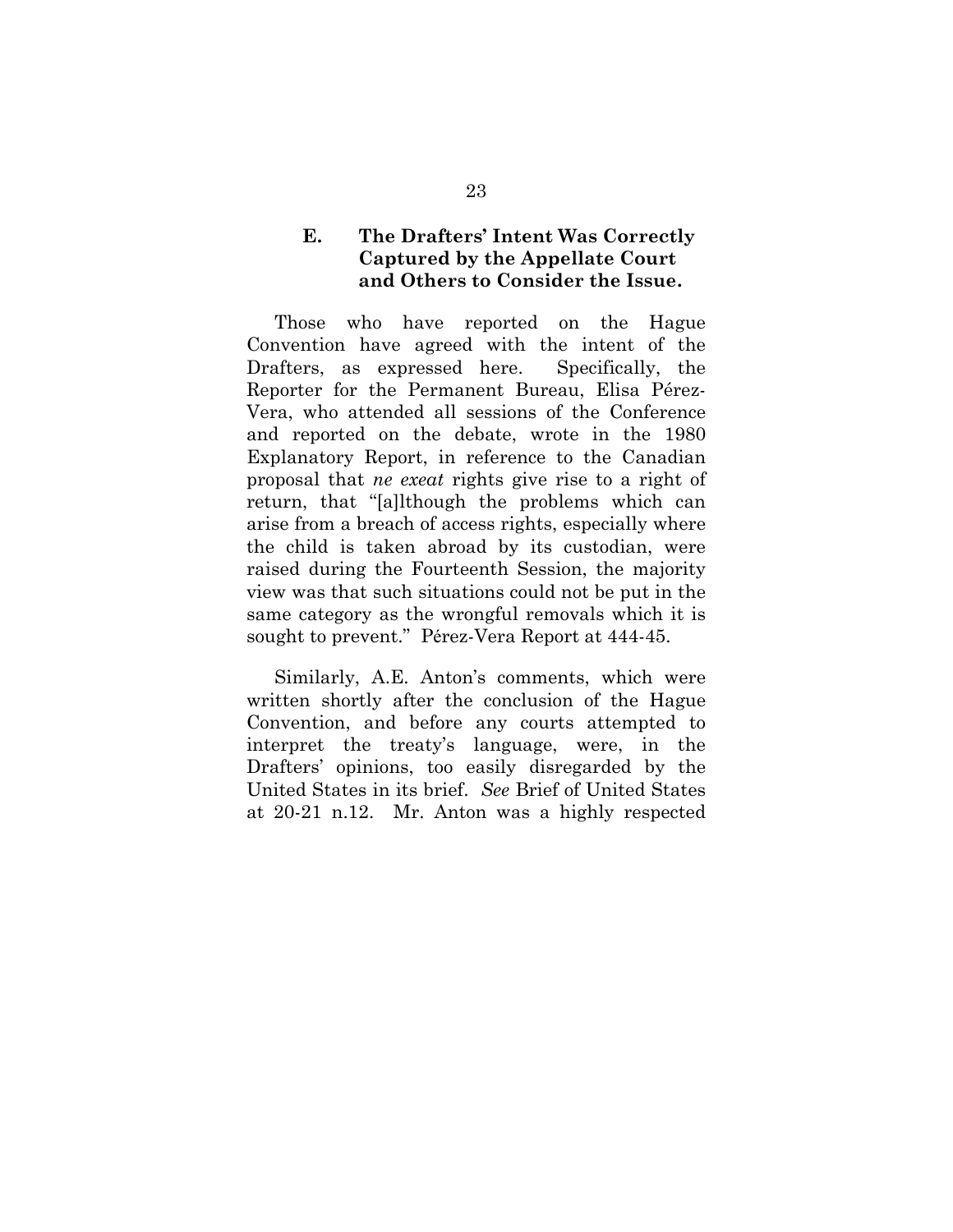member of the Convention,<sup>6</sup> and took his role and responsibility as Chairman seriously, with careful and considerate weighing of the different attitudes and goals of the varied delegates. Interpretation of specific words and their meaning and consequences, was a special concern of his. His express recollection, quite consistent with that of the Drafters here, that the Commission rejected the view that *ne exeat* rights fell under "rights of custody" is much more than a personal view, but rather a significant indication of the intent of the delegates. A.E. Anton, *The Hague Convention on International Child Abduction*, 30 Int'l & Comp. L. Q. 537, 546 (1981) ("A suggestion that the definition of "abduction" should be widened to cover this case was not pursued.").

The Second, Fourth, Fifth and Ninth Circuits have also reached results that are consistent with the Drafters' recollection of intent. *See Abbott v. Abbott*, 542 F.3d 1081, 1087 (5th Cir. 2008) ("[*N*]*e exeat* rights, even when coupled with 'rights of access,' do not constitute 'rights of custody' within the meaning of the Hague Convention."); *Fawcett v. McRoberts*, 326 F.3d 491, 499-500 (4th Cir. 2003) (prohibiting removal from country without non-

<sup>6</sup> Dyer, *To Celebrate a Score of Years!*, 33 N.Y.U. J. Int'l L. & Pol. at 3 ("Professor A.E. "Sandy" Anton, the leading Scottish expert on private international law, served as Chairman of the Commission that negotiated and drafted the treaty. A superb draftsman himself, he undoubtedly lent great assistance to the delegations in reaching a clean text, distinguished by its simplicity of style and straightforward treatment of a complex problem. He was one of the outstanding fathers of this Convention…").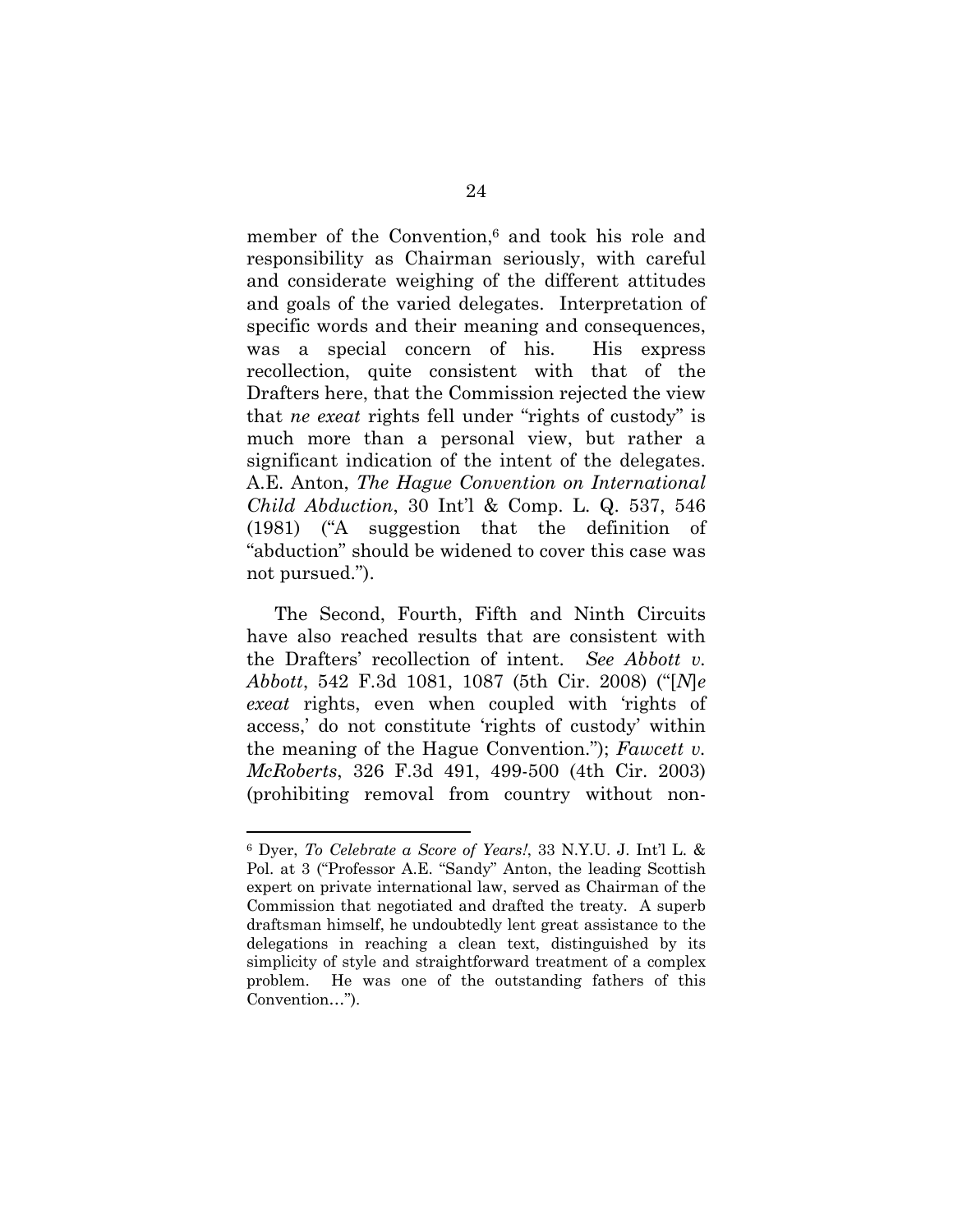custodial parent's consent "does not confer 'rights of custody'"); *Gonzalez v. Gutierrez*, 311 F.3d 942, 952 (9th Cir. 2002) ("[I]t is clear that the 'majority view' of the Convention drafters was that the mandatory remedy of return ought not be available to the leftbehind non-custodial parent."); *Croll v. Croll*, 229 F.3d 133, 142 (2d Cir. 2000) (refusing to "overlook[] the stated intentions of the drafters" in holding that a *ne exeat* provision does not provide a return remedy). Only the Eleventh Circuit has reached a contrary result, but that conclusion, too, comports in substance with the Drafters' intent. In *Furness v. Reeves*, 362 F.3d 702 (11th Cir. 2004), although the court found that a *ne exeat* right is sufficient to constitute a right of custody, the parents in that case possessed *joint rights* of custody under Norwegian law, *i.e.*, "joint parental responsibility," which triggered the right of return. There are no such joint rights of custody presented in this situation.

\* \* \*

For these reasons, the Drafters request that the Court honor the original intent of the delegates who authored the Hague Convention and find that a *ne exeat* order does not qualify as a right of custody and, therefore, does not give rise to an automatic right of return.

#### **CONCLUSION**

The judgment of the Court of Appeals comports with the intent of the drafters of the Hague Convention and should therefore be affirmed.